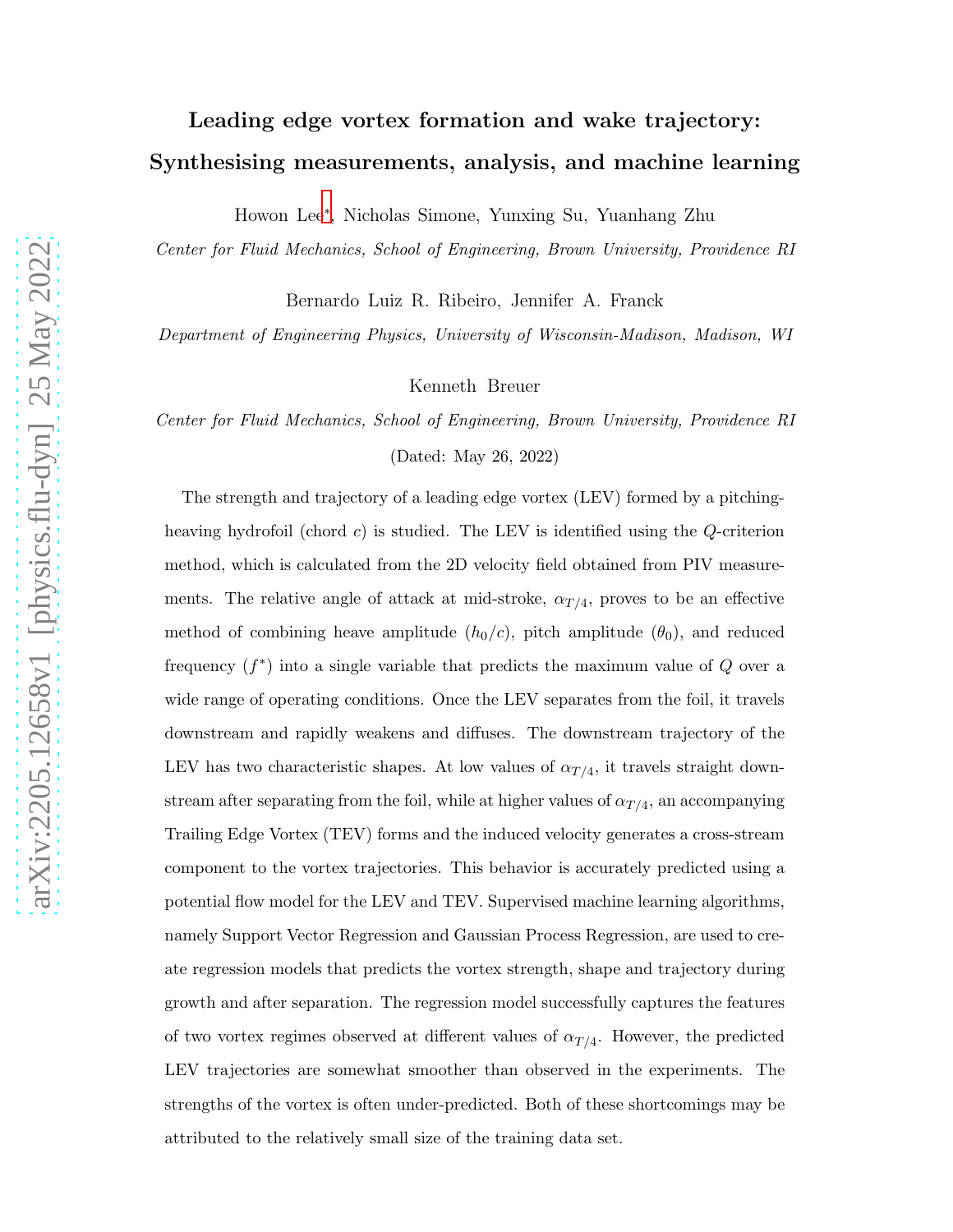# I. INTRODUCTION

The oscillating hydrofoil offers an appealing alternative to conventional rotary turbine hydrokinetic energy converters (HEC), with lower blade speeds, a low cut-in velocity, and a geometry favorable for shallow waters such as rivers and tidal estuaries [\[1](#page-17-0)]. A typical configuration of the oscillating hydrofoil is shown in Fig. [1.](#page-21-0) The hydrofoil heaves upward with a high angle of attack inducing leading edge stall and the formation of a strong leadingedge vortex (LEV). The vortex core has an associated low pressure region acting on the upper surface of the foil which generates a large heaving force. Once the LEV separates from the leading edge and begins to convect downstream, the lift quickly deteriorates and the hydrofoil must rotate and heave in the other direction, repeating the energy harvesting cycle.

The first investigation of power extraction by a flapping foil was carried out by McKinney and DeLaurier [\[2\]](#page-17-1), demonstrating the potential to generate power from a steady flowing fluid. A numerical study by Kinsey and Dumas [\[3](#page-17-2)] found that for a heaving amplitude of one chord length, efficiencies as high as 35% could be obtained at a reduced frequency,  $f^* = fc/U_{\infty}$ , of 0.15 and maximum heaving amplitude of 0.75 chord length. Kim et al. [\[4](#page-17-3)] divided the power generated by the foil into heave and pitch components which had different behaviors. The heave component of energy harvesting efficiency increased with reduced frequency. In contrast, the pitch component of efficiency decreased, with the efficiency even changing signs from positive to negative at times [\[4](#page-17-3)]. Numerous field tests have also successfully demonstrated the energy harvesting capabilities in realistic environments [\[5](#page-17-4)[–7](#page-17-5)].

Various studies have investigated methods to increase the energy harvesting efficiency of oscillating hydrofoils. Simpson et al. [\[8\]](#page-17-6), for example, showed experimentally that increasing the aspect ratio improves the efficiency of the foil. This agrees with the airfoil theory where the detrimental effect of the tip vortices on the lift generation capabilities of a foil weakens with greater aspect ratio. Kim et al. [\[4\]](#page-17-3) found that a similar relationship can be applied to the hydrofoil in heaving motion and observed that the change in efficiency is due to the power by heaving motion being significantly affected by the aspect ratio. It has been reported that efficiency increased when a trapezoidal pitching motion with a sinusoidal heaving motion was used rather than a sinusoidal motion for both heaving and pitching [\[9](#page-17-7)[–11](#page-17-8)]. Kinsey and

<span id="page-1-0"></span><sup>∗</sup> Current Address: Dept of Aerospace Engineering, Georgia Tech, Atlanta GA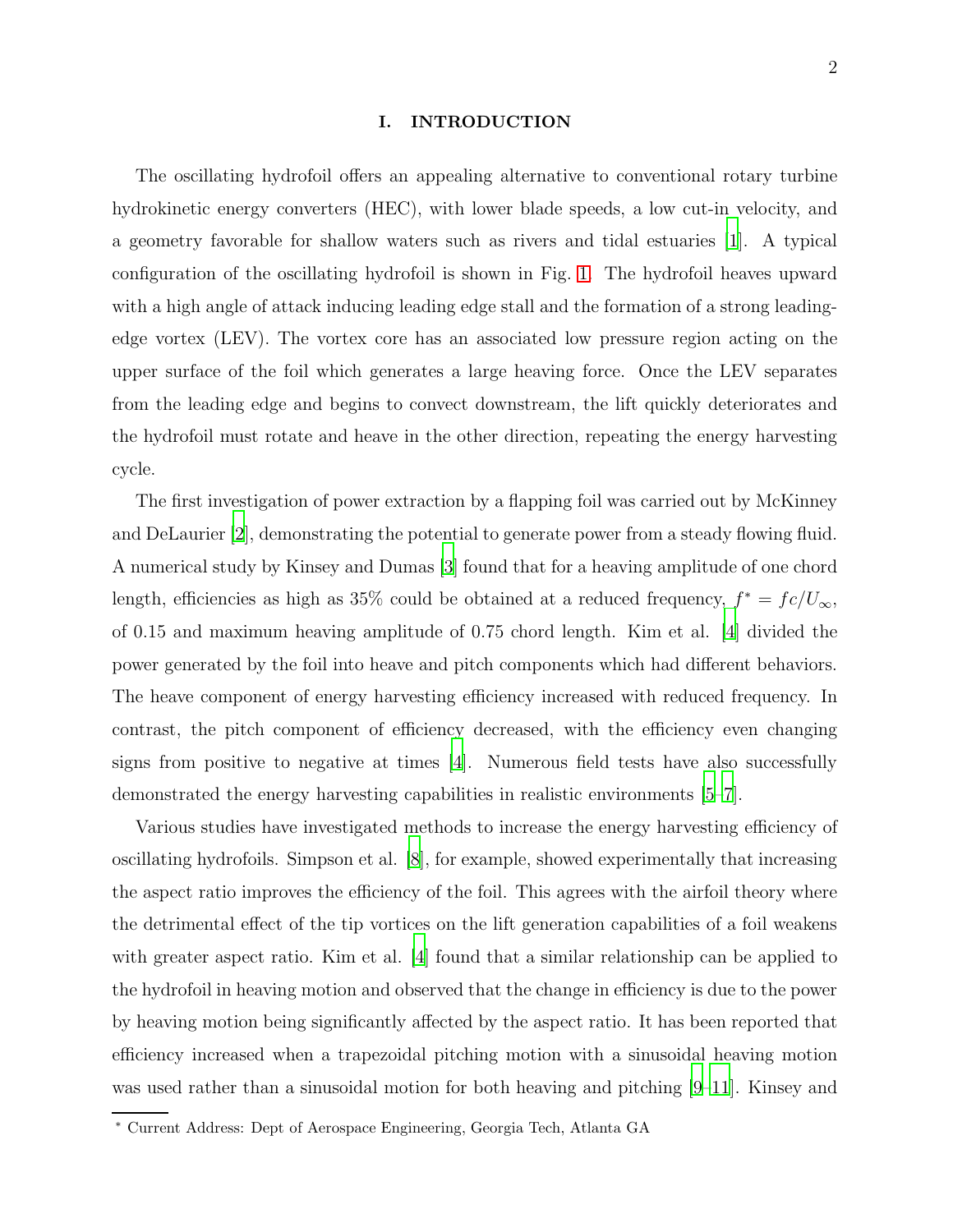Dumas have also found that when end plates are mounted, the total efficiency is improved by reducing the 3D hydrodynamic losses [\[12\]](#page-17-9). In a similar effect to that of increasing the aspect ratio, the benefits of end plates are usually thought to be the suppression of the tip vortex effects [\[4](#page-17-3)]. However, with the increase in size of the end plate, the additional skin friction and flow structure interaction may work against this benefit, reducing the hydrodynamic force on the hydrofoil [\[4\]](#page-17-3). Many studies have also explored another approach to improving energy harvesting efficiency by taking advantage of the wall confinement effect, operating the foil close to a wall inside a channel [\[13,](#page-17-10) [14\]](#page-17-11).

redAnother practical means to improve the overall power production of an oscillating foil installation is to pack the foils into closely-spaced arrays. In the case of vertical-axis wind turbine arrays (VAWTs), arranging two counter-rotating VAWTs together can prove advantageous [\[15](#page-17-12)] due to the "constructive interference" of the structured vortex wake shed by the leading turbine, which can improve the efficiency of the trailing turbine. For oscillating hydrofoils, numerous experimental and computational studies have been conducted analyzing the performance of oscillating hydrofoils in tandem configuration. A 2D Unsteady Reynolds-Averaged Navier-Stokes (URANS) study by Kinsey and Dumas showed that having a counter-clockwise vortex above the trailing foil or a clockwise vortex slightly below the trailing foil has a favorable impact on power extraction [\[16](#page-17-13)]. Simeski and Franck [\[17\]](#page-17-14) explored various combinations of vertical and horizontal separation between the foils and found that staggered configurations result in the efficiency of the trailing foil exceeding that of the leading hydrofoil. Ribeiro et al. [\[18](#page-17-15)] investigated the power extraction and LEV trajectory of an oscillating hydrofoil from large-eddy simulations (LES) and direct numerical simulations (DNS), where they identified two regimes of efficiency in terms of the relative angle of attack at mid-upstroke, or  $\alpha_{T/4}$ . They found that for  $\alpha_{T/4}$  < 22°, the boundary layer remains attached to the foil with minimal separation and no distinct LEV while for  $\alpha_{T/4} > 22^{\circ}$ , the LEV becomes more prominent and contributes to high efficiency [\[18](#page-17-15)].

redHowever, a taxonomy of the trajectory and strength of the LEV shed by the leading turbine in an array has not been completed over any range of operating parameters (frequency, pitch angle, and heave amplitude), and the lack of this knowledge, coupled with the difficulty in conducting experiments and computations of multi-foil configurations has inhibited progress in designing oscillating foil farms. We aim to fill this this gap in our knowledge in this work.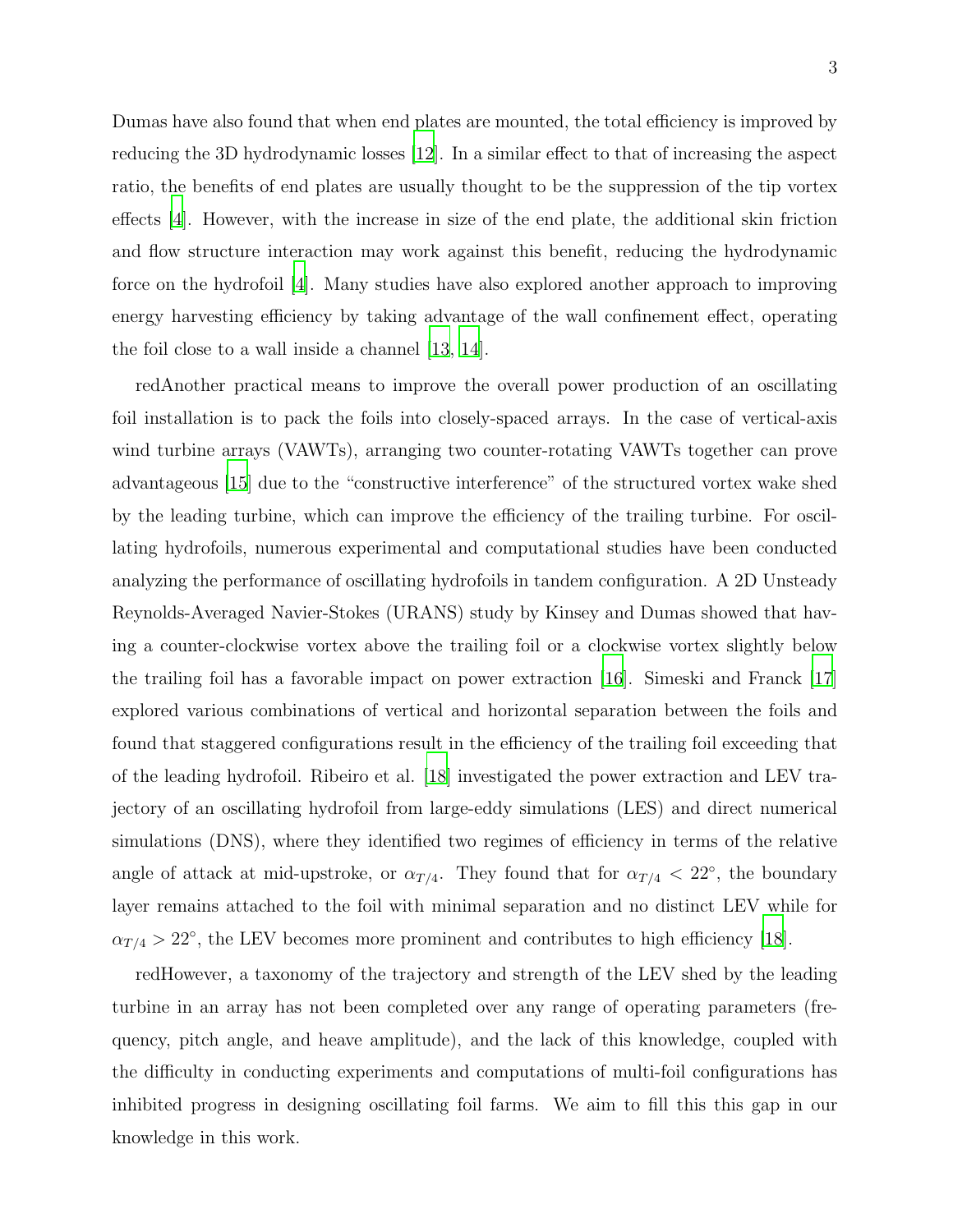This manuscript combines experimental measurements of oscillating foil turbine wakes with simple theory and machine learning tools to report on the strength, size, shape and trajectory of the LEV formed behind an oscillating hydrofoil. Particle Image Velocimetry (PIV) experiments are performed to obtain the LEV characteristics and position over a wide range of pitch and heave amplitudes and oscillating frequencies. Qualitative and quantitative analysis is used to explain the trends observed in the characteristics of the LEV and its wake trajectory after it is shed from the foil.

redThe PIV measurements generate vast quantities of data - unsteady velocity fields - and in order to take advantage of these fields in ways that we cannot intuitively guess, we also report on the use of machine learning tools to predict the strength, shape and trajectory of the LEV wakes. These tools, if accurate (and we will demonstrate that they are promising), provide a unique ability to predict LEV behavior for parameter combinations that we have not tested and still do not have complete modelling capability. The ML tools, once trained, will be cheap to use in guiding future design of oscillating flow turbine arrays.

redThe paper is organized as follows. In the following section we describe the techniques used in the measurements and review the methods used for vortex identification and machine learning (ML) training. In Section III, we discuss the experimental results, including the scaling of the vortex characteristics, as well as the success of a simple potential flow model used to predict the vortex trajectory after separation. The accuracy and limitations of the ML modelling is presented and discussed in Section II-C. Some concluding remarks complete the paper in Section IV.

## II. EXPERIMENTAL METHODS

#### A. Experimental Setup

The experiments were conducted in the free-surface water flume at Brown University, with a 0.8 m wide and 0.6 m deep test section. The testing configuration is largely the same as that of Su et al. [\[19,](#page-18-0) [20\]](#page-18-1) and Ribeiro et al. [\[21\]](#page-18-2), and consists of a single vertically-mounted hydrofoil with an elliptical cross section, with a chord length of 10 cm, and an aspect ratio of 3.5. End plates are mounted at each end of the foil in order to minimize effects from tip vortices.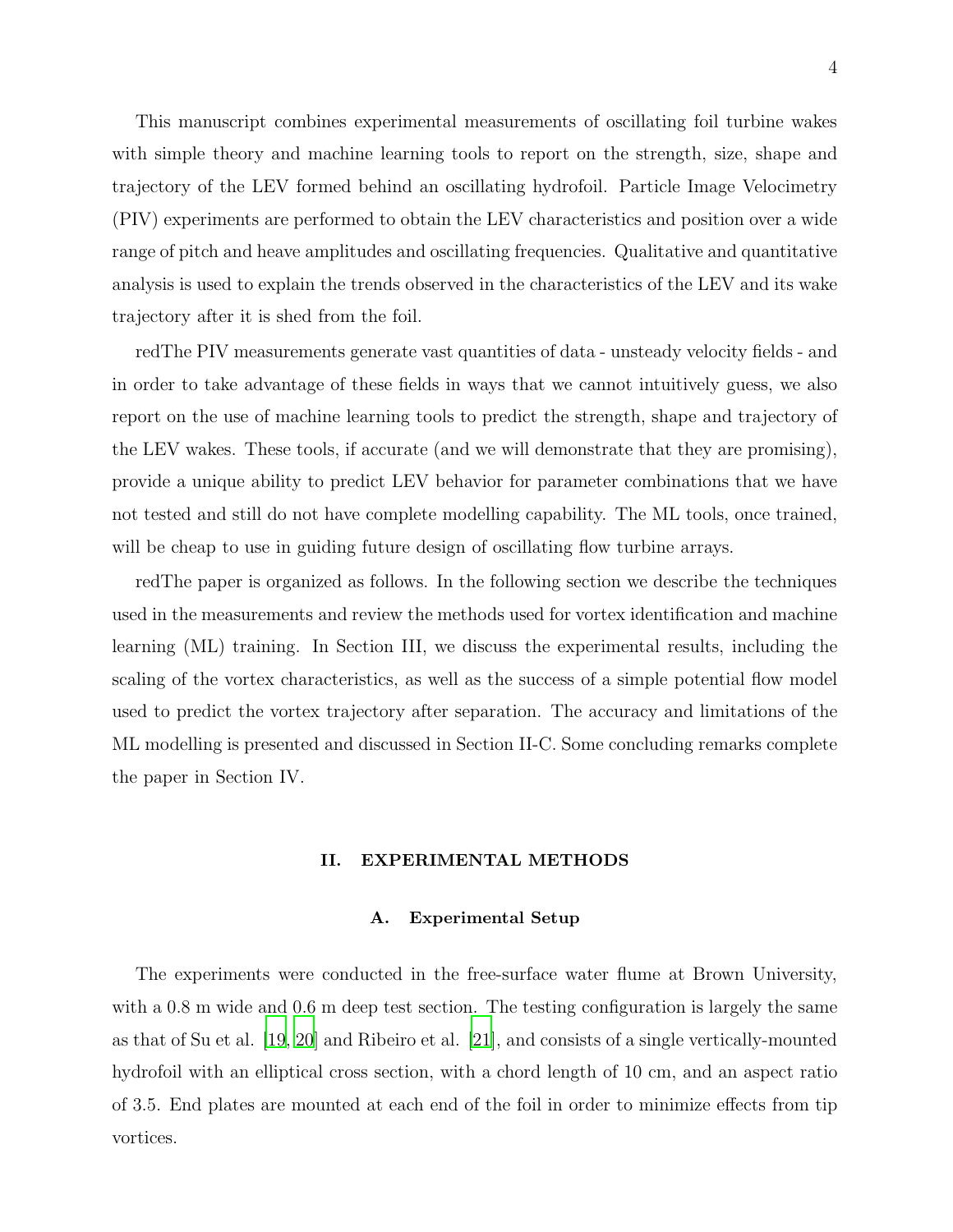Particle Image Velocimetry (PIV) was performed to obtain the flow field around the hydrofoil and in the wake. The PIV setup is similar to that described by Su [\[19](#page-18-0), [20\]](#page-18-1). The laser sheet was generated by a double-pulse laser (200 mJ Nd:YAG, EverGreen, Quantel USA, MT) with a wavelength  $(\lambda)$  of 532 nm. The flow was seeded with silver-coated hollow ceramic spheres (diameter:  $100 \mu m$ , Potter Industries). Four Imager sCMOS cameras with 35 mm lenses were used to record the flow images at 15 Hz and the flow fields were calculated using Davis (v10, LaVision). A slightly modified experimental set up was used to obtain a second set of PIV data, used to verify the machine learning predictions. Fig. [1](#page-21-0) shows the camera configuration for these experiments, which used a single sCMOS camera (4 MegaPixels), capturing the flow field with the aid of a mirror positioned below the water flume, angled at  $45^\circ$ .

The hydrofoil can execute computer-controlled heaving and pitching motions. A linear servo motors (AeroTech) is used for the heaving motion and a stepper motor (Applied Motion Products) for the pitching motion. The pitch axis of the foil is located at the mid-chord. The pitching and heaving motions are described by:

$$
\theta(t) = \theta_0 \sin(2\pi f t + \phi) \tag{1}
$$

$$
h(t) = h_0 \sin(2\pi f t) \tag{2}
$$

where  $\theta_0$  and  $h_0$  are maximum pitching and heaving amplitudes respectively, f is the oscillation frequency, and  $\phi$  is the phase difference between the two motions. A phase difference of  $\phi = \pi/2$  was used for all experiments, the value for the optimal energy harvesting per-formance [\[2](#page-17-1)]. The effective angle-of-attack of the foil at mid-stroke  $(t/T = 0.25)$ ,  $\alpha_{T/4}$  is defined as

<span id="page-4-0"></span>
$$
\alpha_{T/4} = \tan^{-1}(-2\pi h_0/c \, f c/U_{\infty}) + \theta_0 \,, \tag{3}
$$

and has been shown [\[4,](#page-17-3) [21\]](#page-18-2) to be a useful parameter to describe the overall energy-harvesting efficiency of the hydrofoil.

Table [I](#page-19-0) shows the range of foil kinematics measured with the PIV experiments. They were conducted at three different reduced frequencies,  $f^* = fc/U_{\infty} = 0.08, 0.12,$  and 0.15. Pitching and heaving amplitudes were varied when  $f^*$  was fixed at 0.12. The pitching amplitude,  $\theta_0$ , was varied from 55° to 85° in increments of 10°, while the heaving amplitude,  $h_0/c$ , was varied from 0.5 to 1.25 in increments of 0.25. At other frequencies, the pitching and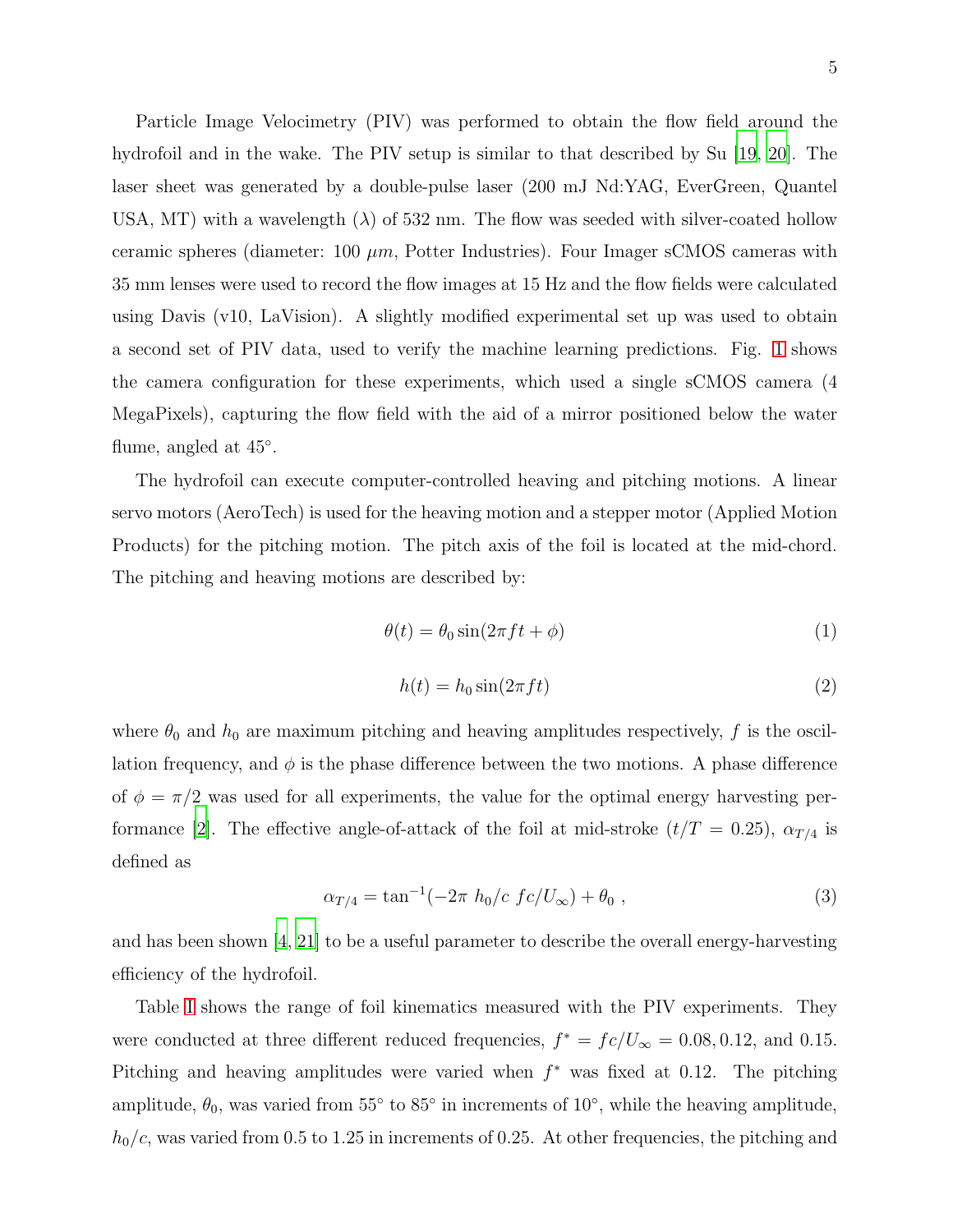heaving amplitudes were fixed at 65◦ and 1.0, respectively. These parameter combinations resulted in a variation of  $\alpha_{T/4}$  ranging from 0.31 to 0.84.

## B. Vortex Tracking

The oscillating flow turbine is characterized by the formation, growth, separation and advection of a strong leading-edge vortex (LEV) [\[3](#page-17-2), [4\]](#page-17-3). A typical velocity field, obtained from PIV measurements is shown in Fig. [2a.](#page-22-0) The LEV was detected and tracked using the Q-criterion [\[22\]](#page-18-3). The gradient of the velocity field,  $\nabla$ **v** $(\boldsymbol{x}, t)$ , can be decomposed into the sum of the rate of vorticity tensor and the rate of strain tensor:  $\nabla v = \mathbf{\Omega} + \mathbf{S}$ , where

$$
\Omega = \frac{1}{2} [\nabla \mathbf{v} + (\nabla \mathbf{v})^T],\tag{4}
$$

and

$$
\mathbf{S} = \frac{1}{2} [\nabla \mathbf{v} - (\nabla \mathbf{v})^T]. \tag{5}
$$

Here, T denotes the transpose of a matrix.

The Q-value is defined as

<span id="page-5-0"></span>
$$
Q = \frac{1}{2} [|\mathbf{\Omega}|^2 - |\mathbf{S}|^2],\tag{6}
$$

and a "vortex" is identified as regions where the norm of the rate of vorticity tensor is greater than that of the rate of strain tensor,  $Q > 0$ . For this study, an interrogation window was drawn manually around the vortex observed from the PIV field data in order to fully capture the LEV in each frame. The size of the window is dependent on the kinematics of the foil which affects the size of the LEV. It, however, does not exceed beyond a chord length. This agrees with the findings of Rival et al., [\[23\]](#page-18-4), where they discovered that the critical LEV diameter is one chord length. Q-values were then calculated from the velocity field (eq. [6\)](#page-5-0). The centroid of the maximum 300 Q-values was then used to define the position of the LEV core (Fig [2b\)](#page-22-1). For each vortex, an ellipse with the same image moment (i.e. the equivalent moment ellipse) was fitted. The lengths of the two semi-axes of the ellipse was used to define the vortex size, shape, and orientation.

#### C. Machine Learning

red The Machine Learning Toolbox (MATLAB, Mathworks, Natick MA) was used to train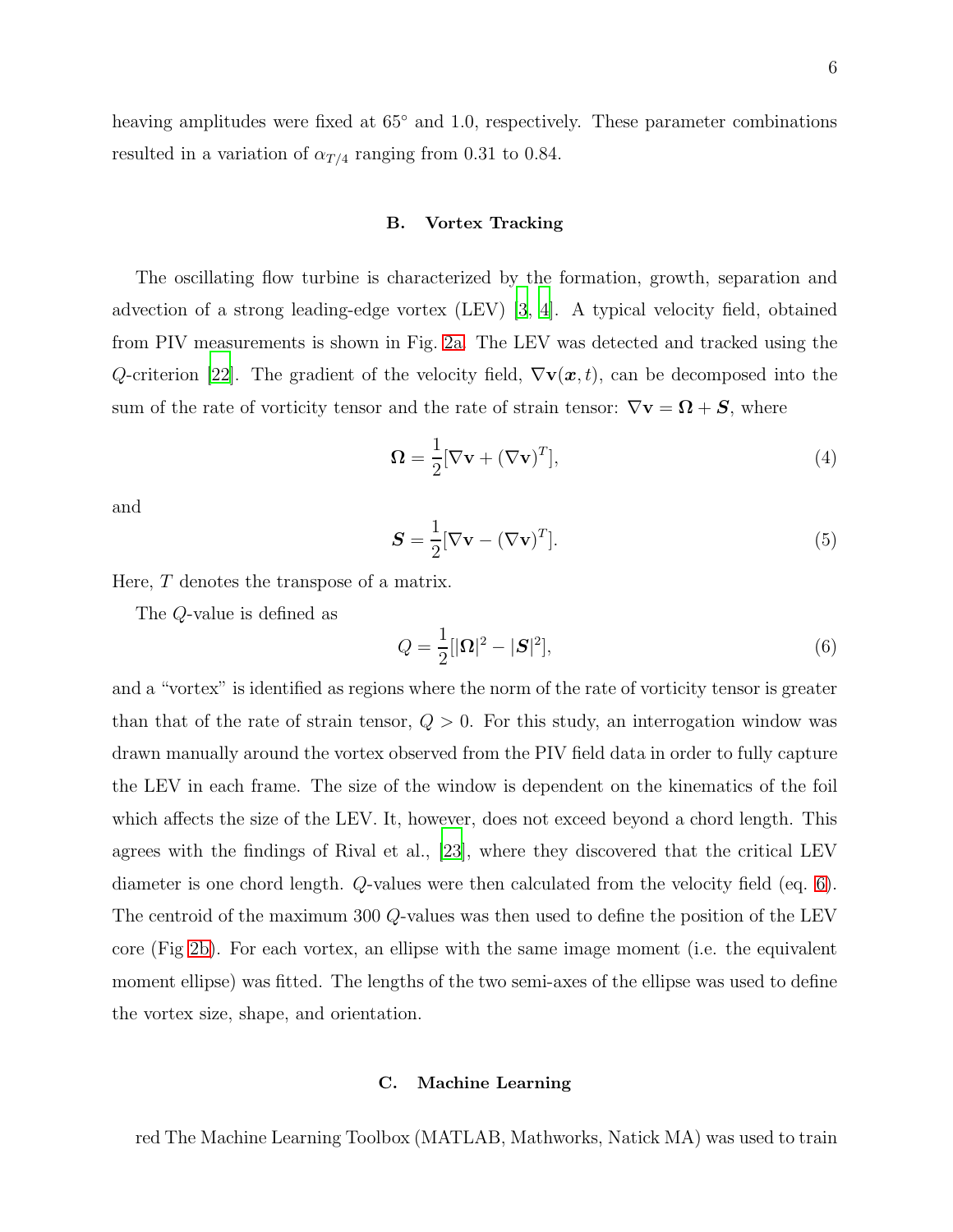machine learning regression models that predict vortex characteristics and behavior. Several machine learning algorithms were evaluated before settling on Gaussian Process Regression (GPR) and Support Vector Machines (SVM) for use in this work. These were chosen for their robustness against outliers and overall flexibility [\[24](#page-18-5)]. Gaussian process regression (GPR) models are nonparametric kernel-based probabilistic models [\[25\]](#page-18-6). Gaussian processes (GPs) develop these kernels adaptively based on the available data, and provide probability distributions for the respective model parameters. GPs have been used extensively in timedependent problems, which makes them appealing for our study of LEV behavior over time. Furthermore, with a proper choice of kernel function, the prediction capabilities of a GPR model can be enhanced. As we have observed exponential behavior in the physics of an LEV (such as vortex strength decay), the exponential kernel function was chosen. However, it should be noted that GPR can be computationally expensive which could be problematic with increasing data size [\[26](#page-18-7)].

redWhile the exponential GPR is proved to perform well for many of our parameters, it does not handle discontinuities very well [\[27](#page-18-8)]. This is problematic for the vortex trajectory predictions which exhibit rapid changes in direction when they separate from the hydrofoil (as discussed in later sections). For this reason, Support Vector Regression (SVR) was used to predict the x and y position of the LEV. SVR is an extension of Support Vector Machine (SVM) - a popular machine learning algorithm used for classification [\[28](#page-18-9)]. In the field of fluid mechanics, SVR has been successfully applied to turbulence modeling and reduced-order modeling [\[29](#page-18-10)]. The implementation employed in the current work is the linear epsilon-insensitive SVM ( $\epsilon$ -SVM) regression. Here, the value of  $\epsilon$  defines a margin of tolerance where no penalty is given to errors. In  $\epsilon$ -SVM regression, the set of training data includes the velocity fields as well as several predictor variables and the observed response values. The training goal is to find a function that deviates from the ground truth, by a value no greater than a specified tolerance  $\epsilon$  for each training point x, and at the same time is as flat as possible and thus less sensitive to perturbations in the features [\[25\]](#page-18-6). The user can tune  $\epsilon$  against noise through a "loss function", which balances the various learning objectives (e.g., accuracy, simplicity, smoothness, etc.) [\[26\]](#page-18-7). SVM algorithms use a set kernel function, which in this case we choose a third-order polynomial ("cubic"). SVM has the advantage that it is capable of maintaining higher precision in the case of nonlinearity and small samples [\[30\]](#page-18-11), thus amenable to the small data set of non-phase-averaged velocity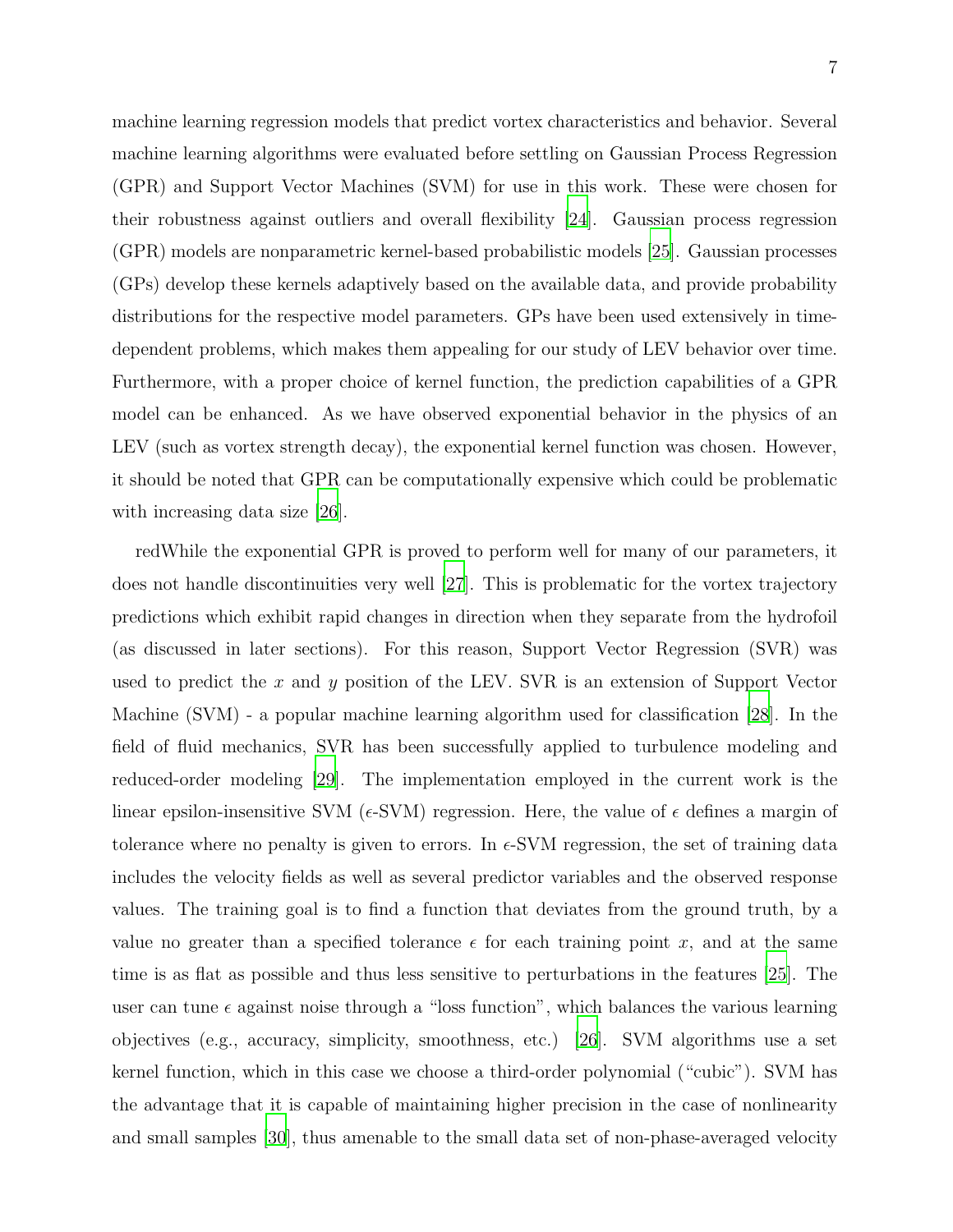fields. It is also computationally inexpensive in comparison to the GPR.

## 1. Training Process

redA separate training was performed for each of five different response values: the  $x$ and y position of the vortex, its size (defined by the the lengths of the semi-axes of its equivalent moment ellispe), orientation, and Q-value. For each training performed, a total of 844 experimentally measured velocity fields, each with two components of velocity,  $(u, v)$ , were used as the basis of the training data, sampled from the range of parameters identified in Table [I](#page-19-0) and at different times,  $t/T$ , during the pitch-heave cycle. A mix of phase-averaged and instantaneous flow fields were used depending on data availability (see Table [I\)](#page-19-0). Each velocity field in the training set also included the appropriate response value as well as several other predictor values: the relative angle of attack at mid-stroke,  $\alpha_{T/4}$ , the nondimensional frequency,  $f^*$ , the heaving and pitching positions,  $h(t)$ ,  $\theta(t)$ , and the nondimensional cycle time, t/T. All values were appropriately normalized by freestream velocity, chord, frequency. The Q-value was normalized by its maximum value for that specific set of kinematics.

redA good supervised machine learning model should be generalizable, providing good predictions from previously unseen data. In this respect, cross-validating the model prevents overfitting and prevents the model to fit the training data perfectly at the cost of its generalizability and real life applications [\[26](#page-18-7)]. In this study, the selected scheme of cross-validation was ten-fold cross-validation. The training data was partitioned so that 30 % of the data was also used for validation.

The prime metric for assessing the performance of the trained model in predicting a generic quantity,  $a$ , is the root-mean-square error:

<span id="page-7-0"></span>
$$
RMSE_a = \sqrt{\sum_{i=1}^{n} \frac{(\hat{a}_i - a_i)^2}{n}}
$$
\n
$$
(7)
$$

where *n* is the size of the training data set (in this study, 844 fields).  $\hat{a}_i$  are the predicted values of the variable a generated by the machine learning process - for example, the  $x$ location of the LEV, its normalized  $Q$ -strength, etc. In contrast,  $a_i$  are the ground truth data.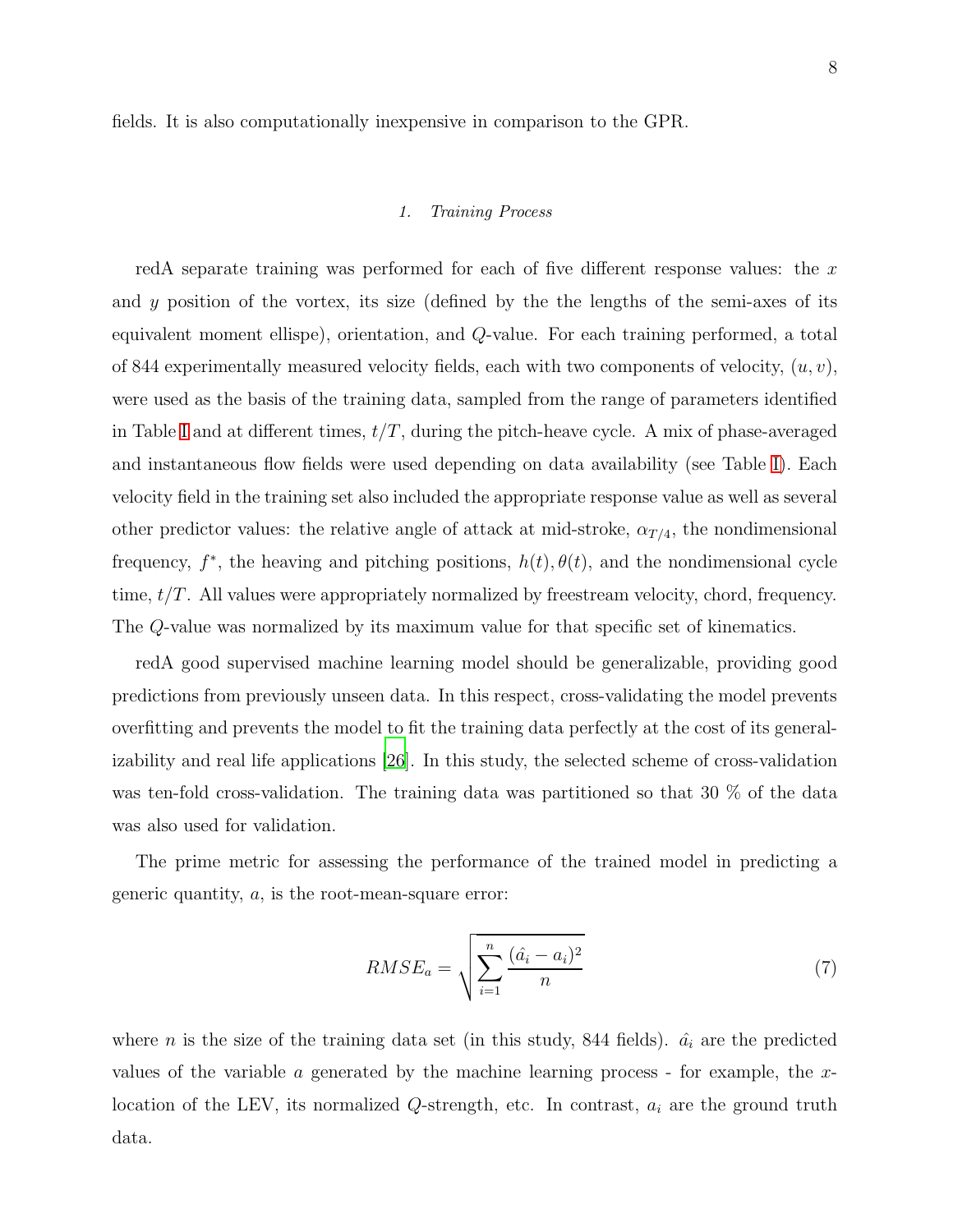#### III. RESULTS AND DISCUSSION

#### A. LEV Behavior

A qualitative view of the vortex core, represented by the Q-value "cloud" (Fig [3\)](#page-23-0), clearly shows the LEV growing in strength, as the increase in the red area of the LEV from  $t/T =$ 0.26 to  $t/T = 0.44$  indicates. The LEV then separates from the foil and dissipates in the wake as it travels downstream. The evolution of the vortex strength was quantified by taking the average of the highest 50 Q-values from the 300 points within the cloud for each frame in time (Fig [4\)](#page-24-0). The top 50 Q-values rather than just one maximum point were chosen because it reduced some of the frame-to-frame fluctuations among the maximum average Q-values; increasing the quantity beyond 50 did not yield any noticeable improvement. The LEV is formed early in the cycle, and retains its high strength, as vorticity is continuously fed into the vortex from the feeding shear layer that connects the LEV to the leading edge of the hydrofoil.

At about  $t/T = 0.44$ , as the foil nears the pitch reversal point  $(t/T = 0.5)$ , the LEV separates (indicated by the red marker in Fig [4\)](#page-24-0), and advects downstream. After separation, the vortex begins to decay exponentially in strength (Fig [4\)](#page-24-0). For the example shown,  $\bar{Q}_{max} \sim \exp(-18.8t/T).$ 

The evolution of the size of the LEV also follows a characteristic pattern. From the cloud of Q points, ellipses that have the same position and image moments [\[31,](#page-18-12) [32\]](#page-18-13) are fitted. A typical example of the evolution of the LEV size is shown in Fig. [4.](#page-24-0) Confirming our qualitative assessment (Fig [3\)](#page-23-0) we see that the vortex remains as a stronger and compact structure until the point of separation (marked in red). After LEV separates from the foil, new vorticity is no longer being fed into the vortex and the vortex strength starts to decay. At the same time, we see a rapid increase in the area of the equivalent moment ellipse. Both the amplitude decay and area increase are due to a combination of turbulent dissipation and 3D mixing by the tip vortex.

Although the kinematics are defined by three parameters: the non-dimensional frequency of oscillation,  $f^*$ , heaving amplitude,  $h_0/c$ , and pitching amplitude,  $\theta_0$ , the maximum strength of the LEV, as measured by the highest  $\overline{Q}_{max}$  throughout the cycle (i.e.  $\max(\bar{Q}_{max})$ , is well predicted by the relative angle of attack at mid-upstroke,  $\alpha_{T/4}$  (eq. [3\)](#page-4-0),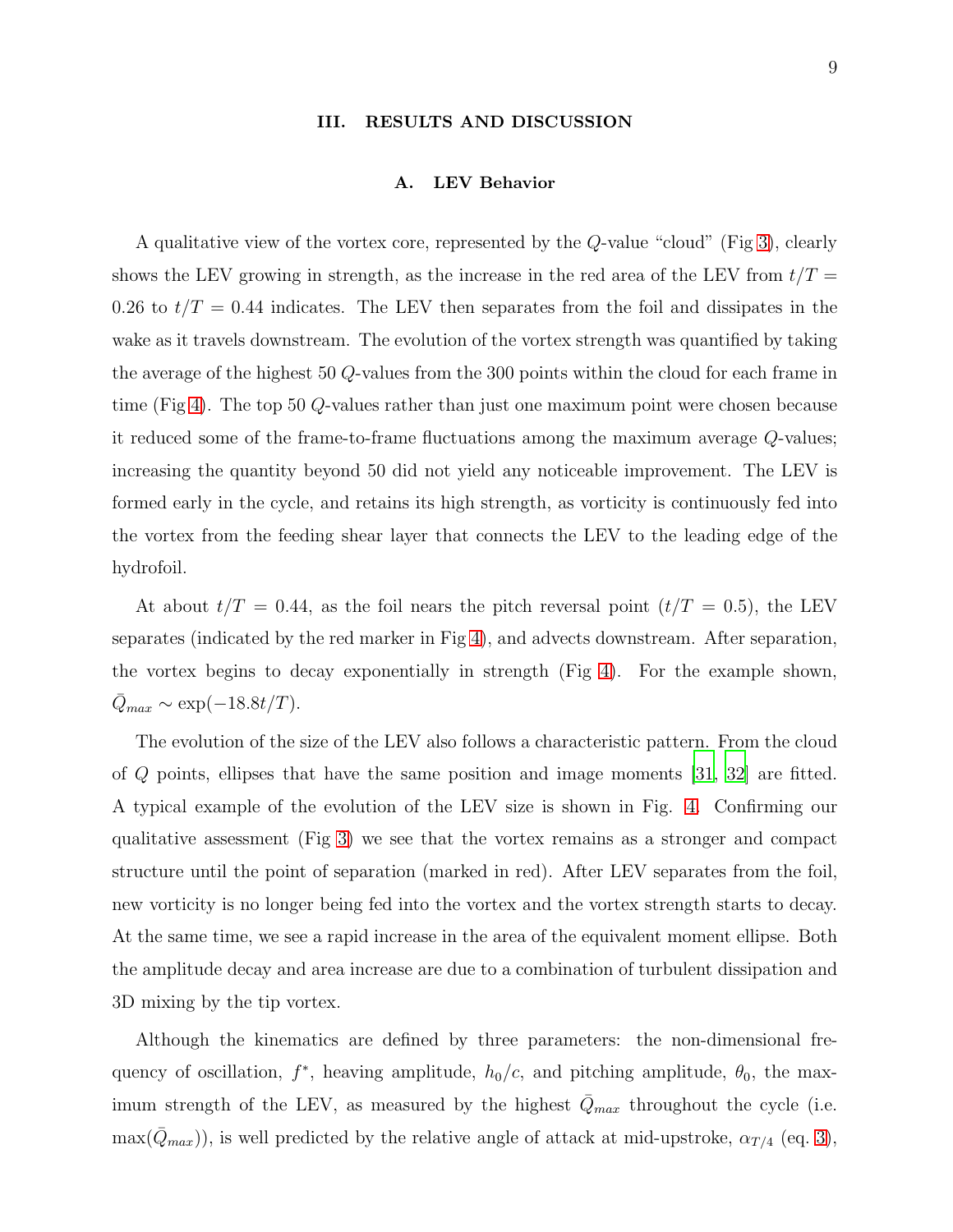and shows a monotonic rise over the range of  $\alpha_{T/4}$  considered (Fig [5\)](#page-25-0). A purely empirical fit of this behavior is given by:  $\max(\bar{Q}_{max}) = 377.51 \log(\alpha_{T/4}) + 584.29$ . Similar results were found by Ribeiro et al. [\[21\]](#page-18-2), who found from both PIV measurements and DNS simulations that, with few exceptions, the strength of the primary leading-edge vortex increases with increasing relative angle of attack.

### B. Behavior of the LEV trajectory in the wake

#### 1. Experimental observations

Using the Q-criterion method of vortex detection, we identify the trajectory that the LEV follows in the PIV field of view - approximately 2 to 2.5 chord lengths downstream from the foil. Two regimes of trajectories were identified. The LEV trajectories for values of  $\alpha_{T/4}$ below ∼ 0.5 can be seen in Fig. [6b](#page-26-0) and will be denoted as the "LEV regime" following the nomenclature by Ribeiro et al. [\[21](#page-18-2)]. In this regime, the LEV initially remains attached to leading edge as the foil heaves upwards and follows its motion. It detaches from the foil soon after the foil reaches its maximum heave amplitude, subsequently advecting downstream with minimal y-displacement, which results in this regime's characteristic "hockey stick" trajectory.

At higher values of  $\alpha_{T/4}$  greater than 0.49, the trend in trajectory changes (Fig [6d\)](#page-26-1). This regime is denoted as "LEV+TEV regime" [\[21](#page-18-2)], and is characterized by the presence of an additional vortex, of opposite sign, in the flow field. Depending on the foil kinematics, this new vortex is formed either due to separation at the trailing edge which creates a trailingedge vortex (TEV), or by the vorticity sheet that forms below the LEV on the upper surface of the foil consolidating into a vortex at the trailing edge and shed into the wake. In the LEV+TEV regime, the LEVs share a similar initial trajectory when the foil remains attached to the leading edge. After separation, however, the vortex exhibits a positive y-velocity and forms a curved trajectory as it travels downstream.

The straight downstream trajectory of the separated LEV for low values of  $\alpha_{T/4}$  are simply due to the fact that the vortices travel with the local flow, and the local flow is predominantly in the x-direction. In contrast, the cause of the positive y-velocity in the LEV+TEV regime is likely a consequence of the presence of the additional vortex which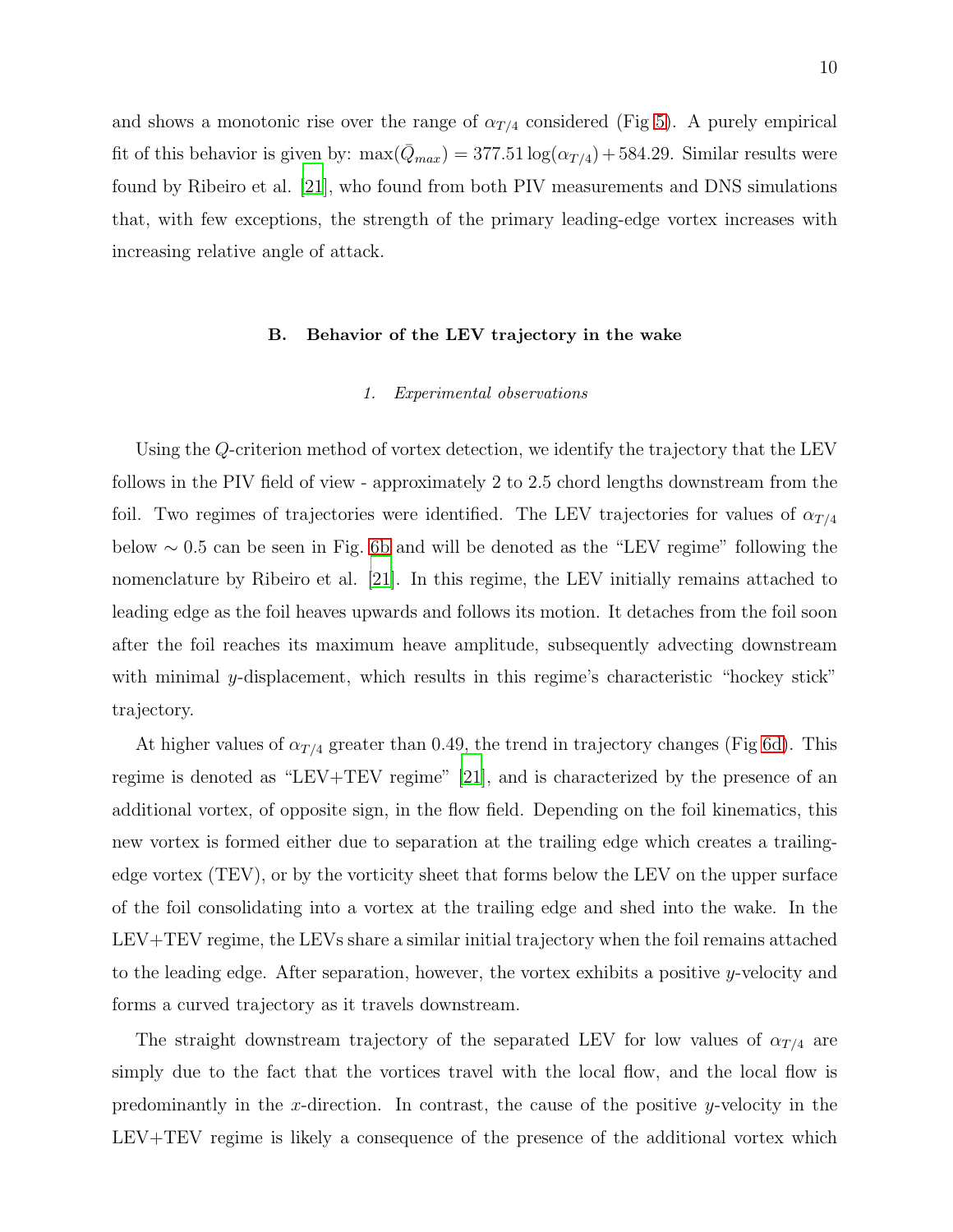interacts with the LEV. The counter-clockwise vortex's counter-clockwise rotation induces the upwards motion of the LEV, while the clockwise rotation of the clockwise vortex induces the same effect on the TEV. The LEV trajectory resultant from this interaction is illustrated schematically in Fig. [7.](#page-27-0)

#### 2. Potential Flow Model

In order to verify this explanation of the vortex trajectories observed in the LEV+TEV regime, a simple model based on potential flow theory was tested. The LEV and TEV each induce a velocity on the other:  $u_i = \frac{\Gamma_j}{4\pi d}$  where  $\Gamma_j$  is the circulation and 2d is the distance between the vortex cores. The circulation is obtained by taking a contour integral of the velocity field from the PIV measurements.

The circulation of the LEV and TEV were assumed to be constant, established at the time the vortices separated from the hydrofoil. The position of each vortex, the vortex separation and the respective induced velocity vectors were updated in time using a MATLAB script to generate a predicted trajectory for the vortex pair. In order to incorporate the sensitivity of the trajectory predictions to uncertainties in the initial vortex positions and strengths, a Monte Carlo method was used, where the position of the contour integral and the vortex location was varied by up to 0.1c, and a total of 100 trajectories were generated and averaged to obtain a mean trajectory and uncertainty limit. Viscous decay was ignored in this model.

An example of the result from this simulation is shown in Fig. [8.](#page-28-0) The predictions based on potential flow theory agree well with the experimental data, capturing the upward motion of the LEV that is characteristic of LEV+TEV regime. It should be noted, however, that the three dimensional effects from tip vortex contribute to the experimental vortex trajectory which results a decrease in accuracy of the two-vortex potential flow model. However, the potential flow model was also applied to CFD data of oscillating foils' vortex wake [\[18\]](#page-17-15) for which longer downstream evolutions were available. The model also demonstrated excellent agreement over a range of operating conditions (Fig [9\)](#page-29-0).

In cases where the model prediction was less faithful to the observations, largely two types of deviations can be observed. The first is when the predicted initial slope of the upwards motion was not as steep as the CFD data indicated, (e.g. Fig. [9d\)](#page-29-1). This error can be attributed to the sensitivity of the model to the vortex circulation. The second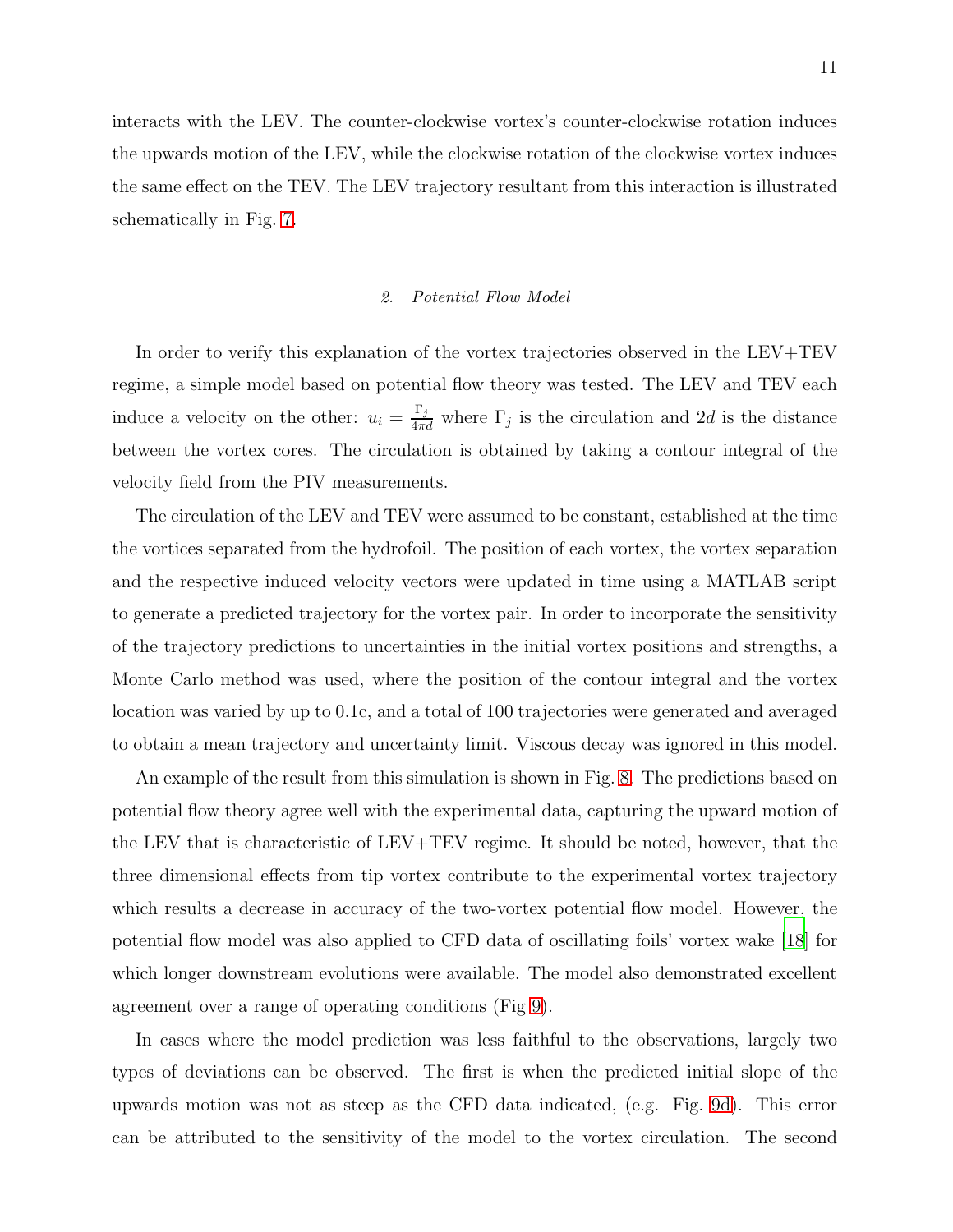deviation between the model and the observations were increasing errors as the LEV traveled downstream (e.g. Fig. [9c\)](#page-29-2) shows that the predicted trajectory begins to flatten at  $x/c = 3$ while the vortex predicted by the CFD data travels further down in y-direction. The CFD data shows additional vortex formations that occur which the potential flow model does not take into account. The resultant interactions between numerous vortices likely causes these differences.

In summary, the LEV trajectory characteristics of the LEV+TEV regime is due to the introduction of a vortex of opposite sign. The direction of the velocity induced by the new vortex depends on the position of the TEV with respect to the LEV. When the vortex pair is initially shed from the foil, there is a net positive y-velocity. Because the circulation of the LEV is greater than that of the TEV, the TEV moves faster and orbits about the LEV. When the TEV has rotated more than 90 degrees, a net negative velocity is induced. Therefore, a downward concave curve is observed in the experiments. After the TEV rotates 270 degrees about the LEV, the induced velocity is in the positive y-direction once again which flattens out the trajectory. This occurs at approximately  $x/c \sim 3 - 4$ . Beyond that point, the same interaction will eventually cause a change in direction within the trajectory.

## C. Machine Learning

After the training process outlined in Section 2, the models that provided the optimal results are outlined in Table [II](#page-19-1) which includes the quantitative errors. The training times were attained using Intel Core i7-6700HQ CPU and GeForce GTX 960M GPU.

A qualitative assessment of the success of the machine learning process is the "Predicted vs. Actual" plot [\[25,](#page-18-6) [33](#page-18-14)], the results of which are shown in Fig. [10](#page-30-0) for each of the quantities tested. A high performance model should have points clustered along the 1:1 diagonal, with small deviations. If any clear patterns, different from the perfect prediction diagonal, are observed in the plot, it is likely that the model can be improved and different types of models can be explored to ensure the most optimal results.

Overall, it can be seen that the regression model predictions of the LEV positions (Figs. [10a,](#page-30-1) [10b\)](#page-30-2) agree very well with training data, as demonstrated by the points being clustered around the 1:1 line. Note that the horizontal bands in each of the Predicted-vs-Actual plot reflect the fact that at each value of  $t/T$ , the model predicts a single value for the  $(x, y)$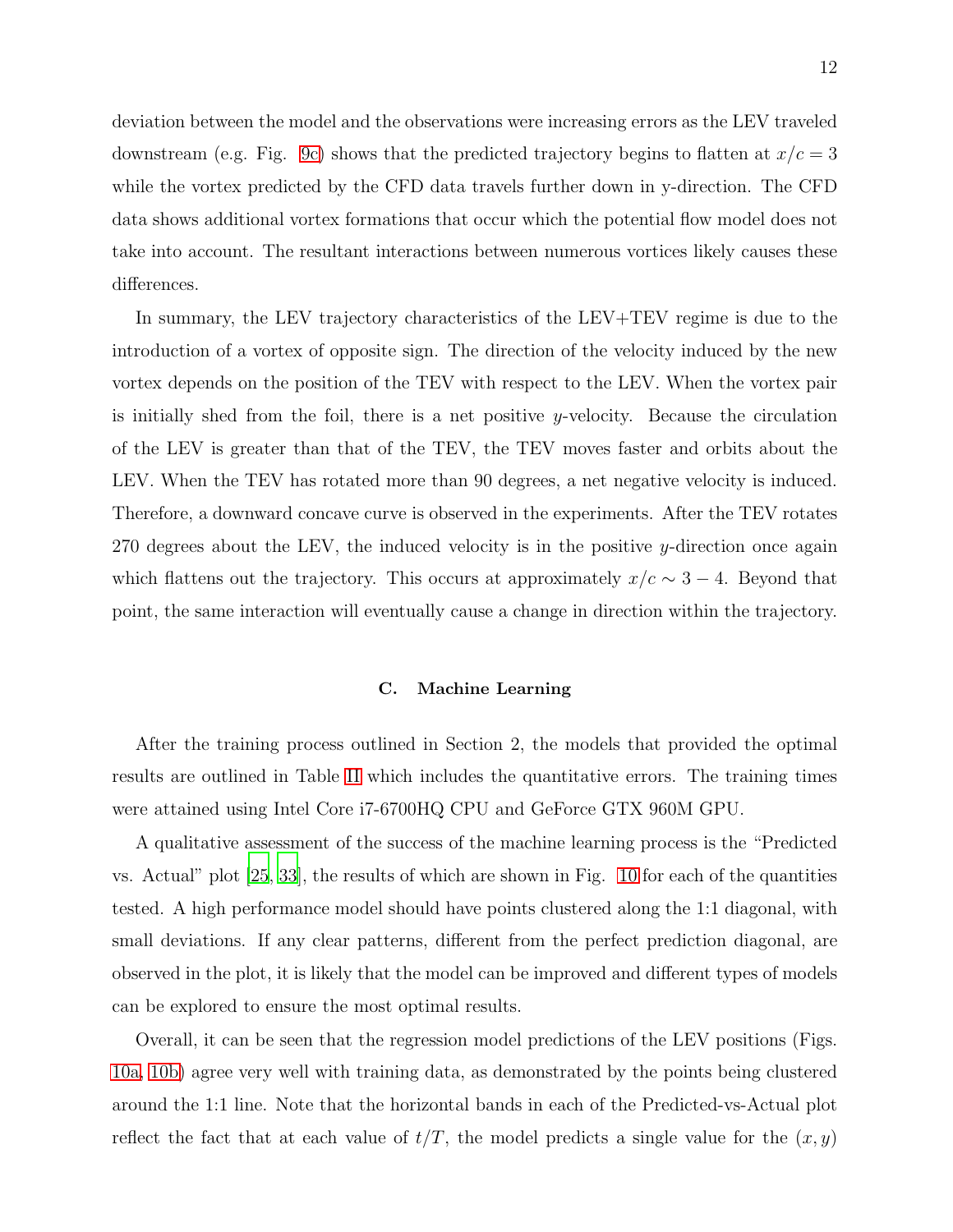The shape of the best-fit ellipse (Figs. [10d,](#page-30-3) [10e\)](#page-30-4), is also well predicted by the regression, although not as successfully as the position prediction. The "rounder" appearance of the point cluster indicates that the predictions are less accurate when the LEV is mid-sized, and more accurate at the early and late stages of its evolution.

red The prediction of the Q-value (Fig. [10c\)](#page-30-5) exhibits the worst performance, particularly for high values of Q where the ML consistently underpredicts Q, particularly for the midrange values of  $\alpha_{T/4}$ . This weakness corresponds to early in the vortex shedding cycle where the Q-value is high, but interestingly, the prediction is much better as the vortex weakens, corresponding to the later times in the cycle. From the perspective of developing a tool to predict the location and strength of shed vortices for tandem foil vortex interactions, this is encouraging performance. Although the maximum Q value of the vortex is useful, it is more important to accurately estimate the position and strength of the shed vortex further downstream at the point where it will interact with a second foil, or downstream object.

As long as the parameters remain similar to the range of the parameters used in the training data (Table [I\)](#page-19-0), we should be able to use the machine learning results to predict the trajectory of an LEV formed from a oscillating hydrofoil. To reassure model's performance, a test parameter combination within the training data is used and a similar vortex tracking is observed between measured and predicted (Fig [11\)](#page-31-0).

However, the power of any machine learning utility is to compare predicted and observed LEV trajectories for parameter combinations that are not part of the training data. Qualitatively, a high performance model should accurately capture the (i) the sharp increase in the y-position early in the cycle, reflective of the movement of the foil, (ii) the development of a high Q-value during this early stage where the LEV is still attached to the foil, (iii) a change in behavior after separation, determined by the trajectory regime which is dependent on  $\alpha_{T/4}$ , (iv) an increase in vortex size during this stage, reflective of the diffusion of the vortex, and lastly, (v) a decrease in the Q-value after separation from the foil, reflecting the vortex decay. Four parameter combinations, detailed in Table [III,](#page-20-0) were used to test the accuracy of the ML regression. Two cases are at the nondimensional frequency  $f^* = 0.12$ , which was a common frequency in the training data, while the other two cases lie well outside the training range.

Fig. [12](#page-32-0) shows a side-by-side comparison between the measured trajectory obtained from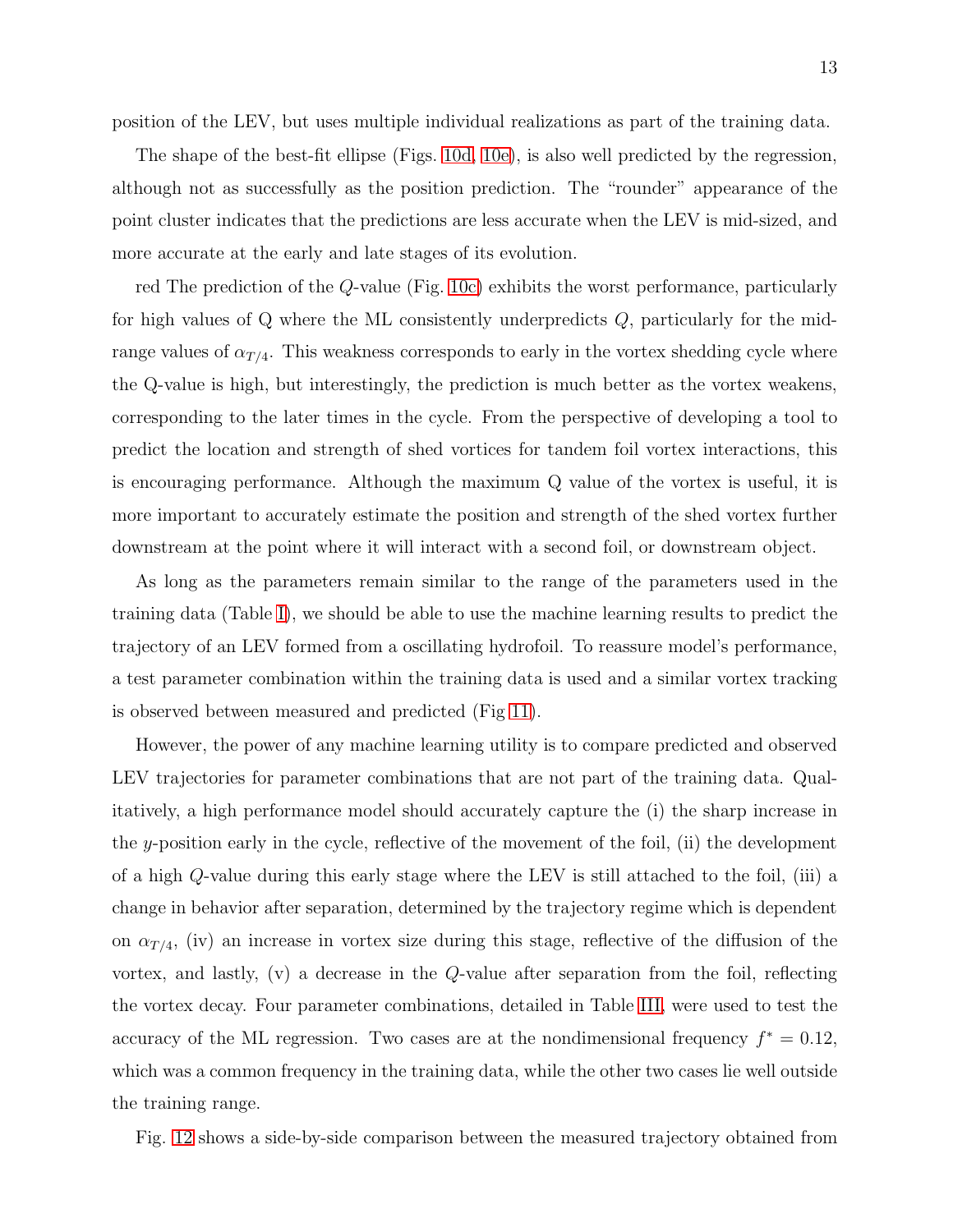PIV data analysis (left) and the corresponding machine learning prediction (right). At first glance, it can be seen that the predicted and true vortex characteristics agree with each other. The time-dependent traits, such as a decrease in vortex strength, represented by the colors of the vortices, and the increase in the size of the vortices, represented by the size of the equivalent ellipses, are accurately captured. The change in the y-velocity of the vortex between the LEV and the LEV+TEV regime is also reasonably well captured.

The differences between the observed and predicted behavior is instructive. The regression machine learning models tend to predict trajectories that are smoother, and the abrupt changes in direction - the "hockey-stick" trajectories observed at low  $\alpha_{T/4}$  are less pronounced in the predictions, replaced by smoother paths. An example of this is the trajectory of the LEVs shown in Figs [12e](#page-32-1) and [12f.](#page-32-2) In the PIV data, at approximately  $x/c = 0.3$ , the LEV abruptly changes course once separation from the foil occurs. The machine learning model's interpretation of this behavior qualitatively agrees, but is much more gradual, resulting in a smoother trajectory.

red A point to concern when selecting training parameters is the possible coupling between different input variables which, if present, may reduce the accuracy of the predictions if not taken into account. For example, in a limited study, a single model was trained to simultaneously predict both the  $x-$  and  $y-$ position of the LEV. This model yielded similar, but at times, poorer, predictions compared to those generated by the independent models. The lack of improvement may come from the fact the change in the x-position is dominated by the freestream velocity, which is significantly greater than the induced velocity in the  $x$ direction from the vortex pair interaction. In contrast, the y-trajectory is strongly affected by the induced velocity of the second vortex.

Another distinct shortcoming in the machine learning performance is in the prediction of the LEV amplitude. This is already reflected in the predicted-actual data (Fig. [10c\)](#page-30-5), and is confirmed here. Observing the development of the maximum normalized Q value through time in the experimental data in Fig. [12,](#page-32-0) we see that the LEV strength decays relatively slowly, retaining a high Q-value greater than 0.5 early in the cycle, until the vortex convects to approximately  $x/c = 1$ . The higher normalized Q-values are indicative of the LEV remaining attached to the leading edge of the foil. It is only after separation that the LEV begins to decay at significantly higher rate (e.g. Fig [12e\)](#page-32-1). This behavior is not captured with the same accuracy by the machine learning predictions, which observe a more gradual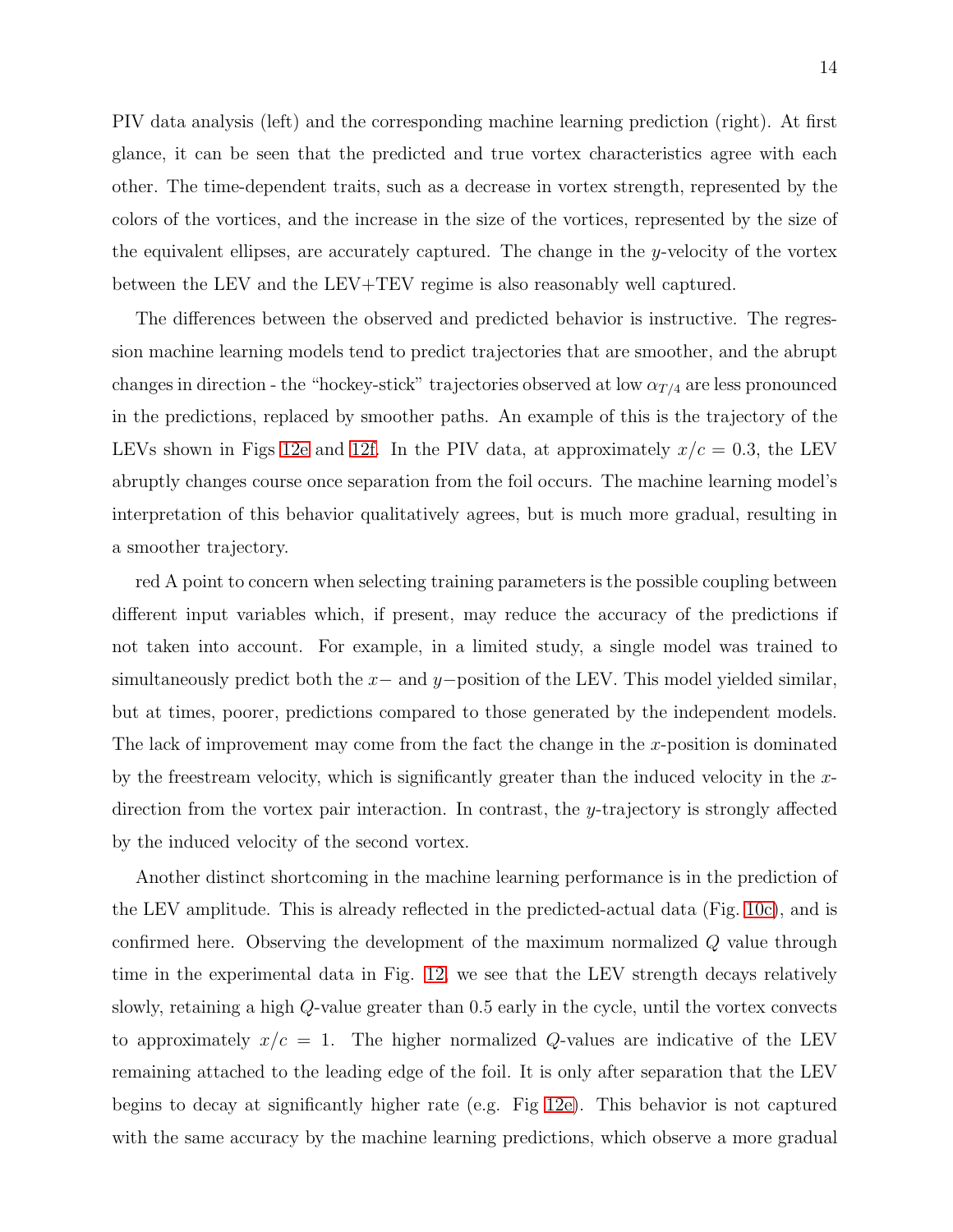decrease in the Q-value (Fig [12f\)](#page-32-2) after separation. The consequence of this is that more frames are required to achieve the same change in the rapid change in Q. In some cases, the overall decay of the vortex seems delayed, retaining Q-values near 1 until the point of separation. This issue can likely be resolved with a greater number of training data.

Despite these differences, the machine learning predictions for the LEV trajectories are remarkably accurate, and a quantitative analysis of the errors is shown in Fig. [13.](#page-33-0) Most of the time, the absolute position error (the distance between the actual and predicted LEV centroid positions) remains below 0.15c. As the trajectory evolves, the error accumulates, resulting in the highest overall errors at the larger times. The smoothing of the trajectory, mentioned above, also contributes to the error. In particular, between  $t/T \sim 0.3 - 0.4$ , and the LEV separates from the foil, the experimental trajectory experiences a sharp change in direction. As the machine learning equivalent smooths out the abrupt shift, the errors during this time period are larger, confirmed by the bumps observed for all four validation cases in Fig. [13.](#page-33-0)

red Despite promising performance of the machine learning predictions, it can be seen in Fig. [13](#page-33-0) that the ML prediction errors are higher than those of the potential flow model predictions, which are based on a physical analysis of the experimental data. However, it should be noted that the potential flow model is initiated at the point of separation with the inputs of the LEV-TEV vortex pair's respective positions and circulations. As such, it starts with the positional error of 0 at a much later point in the cycle and an accurate measure of the key vortex circulation. Yet, we see that the rate of increase in the error is roughly similar to that of the machine learning model, indicating that the ML model performs as well as the potential flow model with regards to the propagation of the error. This, in addition to the fact that machine learning model is capable of generating a prediction from just the foil kinematic, means that the machine learning model could be an attractive alternative. Furthermore, once it is trained, the machine learning model produces its predictions in a much shorter time than the potential flow tool for forecasting the wake vortex topology without extensive measurements or further calculations.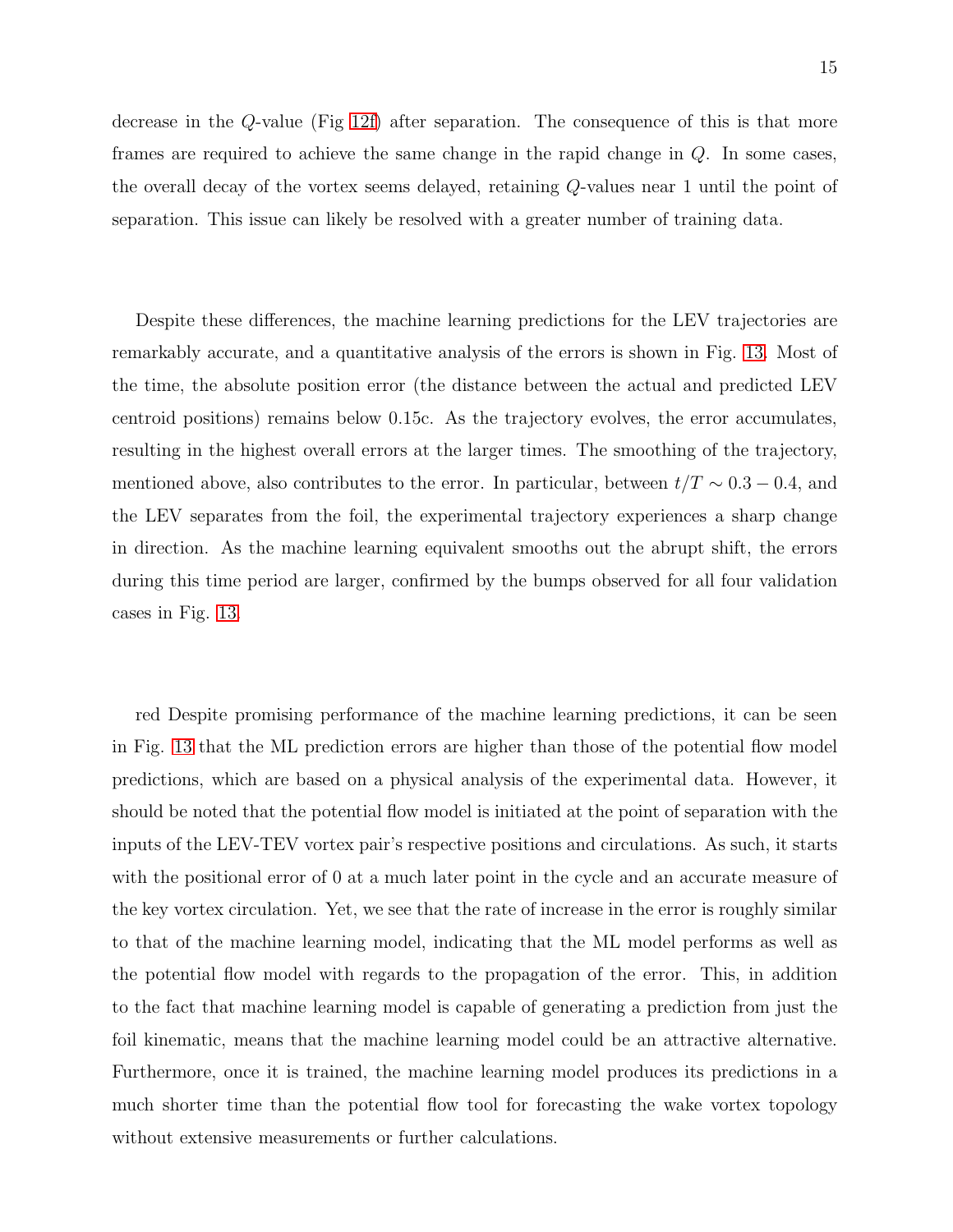#### IV. CONCLUDING REMARKS

The ability to accurately predict the formation, separation and downstream trajectory of LEVs over a range of operating parameters is of fundamental interest, as well as of practical utility. Several physical systems rely on an accurate prediction of the strength and location of LEVs, including understanding the dynamics of fish schooling [\[34\]](#page-18-15), as well as optimal placement within arrays of vertical axes wind turbines [\[15](#page-17-12)] or oscillating hydrofoils [\[21\]](#page-18-2).

Here, a heaving-pitching hydrofoil is used to generate LEVs of varying strength, and in analysing PIV measurements over a wide range of parameters, we have found that, although there are three parameters needed to fully describe its motion - pitching, heaving amplitude and frequency - the effective angle of attack at midstroke,  $\alpha_{T/4}$ , is a convenient quantity that collapses all three parameters and serves as an accurate predictor of subsequent LEV characteristics.

The strength of the LEV, measured by the maximum Q-value, increases with  $\alpha_{T/4}$ . In agreement with other results [\[18](#page-17-15)], the trajectory that the LEV follows after separation can be loosely divided into two regimes: LEV and LEV+TEV regimes, where the transition occurs at approximately  $\alpha_{T/4} = 0.49$ . In both cases, the LEV follows the motion of the hydrofoil until separation. For the LEV regime, the LEV simply convects downstream with minimal  $y$ -displacement. In contrast, in the LEV+TEV regime, an additional vortex with an opposite-signed strength is formed near the trailing edge. The presence of a vortex-pair results in a self-induced motion in the positive y-direction - a motion very well described by a simple potential flow model that relies only on the knowledge of the vortex strengths and positions as they separate from the hydrofoil.

redAfter gaining an understanding of the physics behind LEV trajectory, a machine learning approach was used to create a reduced-order modelling tool to capture trends that were found. Supervised regression machine learning was found to accurately predict numerous LEV characteristics over a wide range of foil kinematic parameters. The trained model was successful in capturing the two vortex trajectory regimes, as well as the progression of the vortex size and strength, redparticularly after the initial phase of vortex separation. Verification of the regression model, using additional PIV data, indicates that the error in the predicted trajectory is small, usually limited to 0.15 chord lengths.

redAlthough there is no substitute for a detailed understanding the physics of LEV for-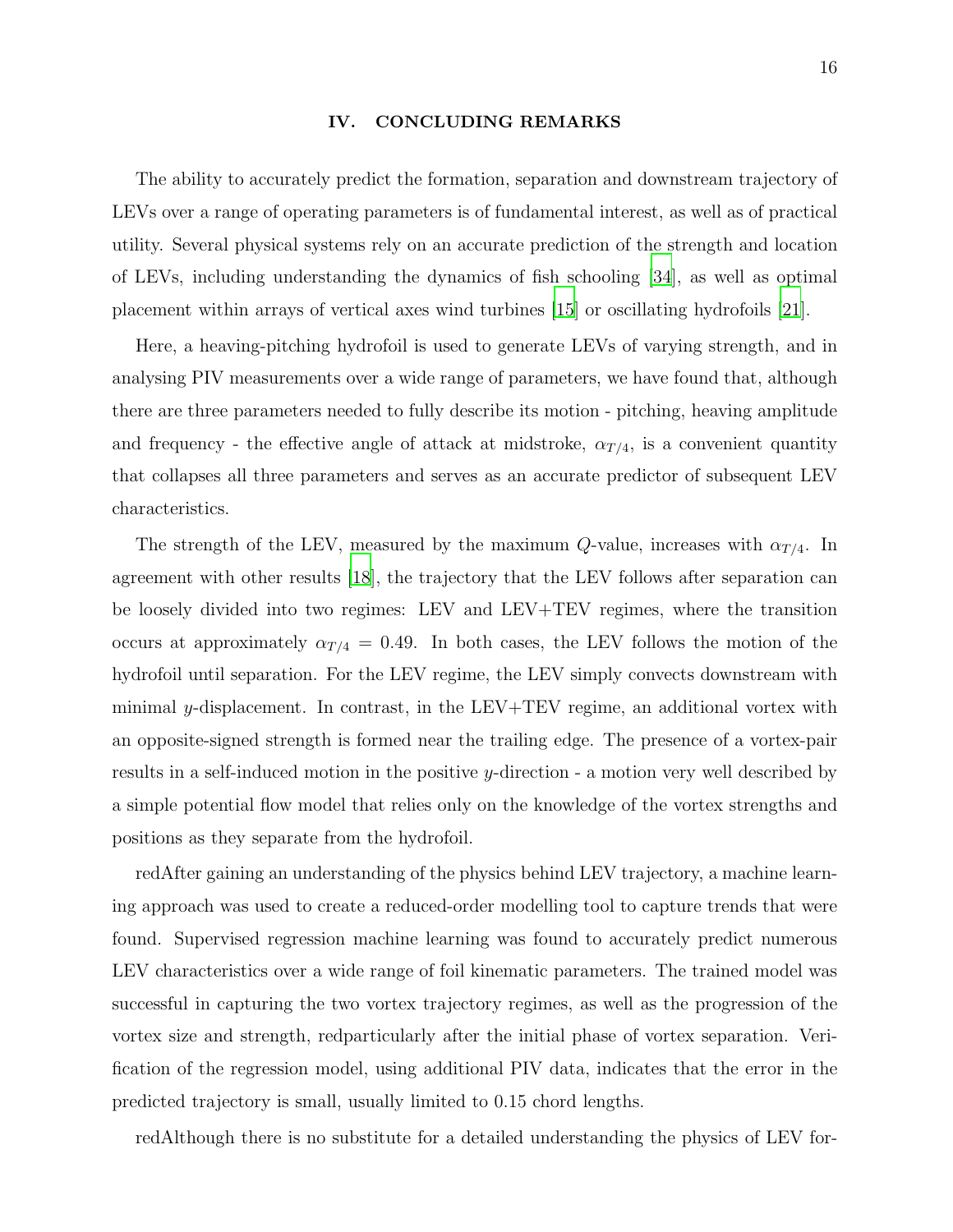mation, separation, and advection, the machine learning (ML) tools provide the capability to generate useful predictions of the wake structure from just the foil kinematics without the need for time-consuming experiments or high-fidelity numerical simulations. The efficiency of the ML prediction is ideal for exploring a large parameter space required in optimization problems, and has the potential to be an attractive tool to rapidly reduce the size of the search space required to design arrays of oscillating hydrofoils that can harvest the energy from the LEV shed from upstream devices [\[15](#page-17-12), [18](#page-17-15)]. Of course the ML results have clear limitations. In the present study we have trained the predictions at a single Reynolds number, and with a limited set of kinematics that only considers sinusoidal motion. Reynolds number effects on single foil performance have been shown to be very modest [\[18](#page-17-15)], although there is no data on Re-effects on the wake behavior. In addition, extrapolation of the model for parameters that stray far from the training data would be of questionable reliability. As such, more complex kinematics may well prove attractive [\[35,](#page-18-16) [36\]](#page-18-17) but at this stage, it is not yet clear whether  $\alpha_{T/4}$  will remain a good predictor of the leading foil performance [\[21](#page-18-2)] and how the ML predictions will fare as the kinematic space grows. These are clearly subjects for future study. Lastly, although these results show excellent promise, other deep learning techniques, such as convolutional neural networks [\[37\]](#page-18-18) may prove to be an attractive alternative that might demonstrate better performance than is observed in this initial study.

# V. ACKNOWLEDGEMENTS

This research was funded by the US National Science Foundation (CBET award 1921594: JF,BR; CBET award 1921359: KB) and the US Air Force Office of Scientific Research (Grant FA9550-18-1-0322: KB, NS, YS, YZ). HL was also supported by the Karen T. Romer Undergraduate Teaching and Research Award from Brown University.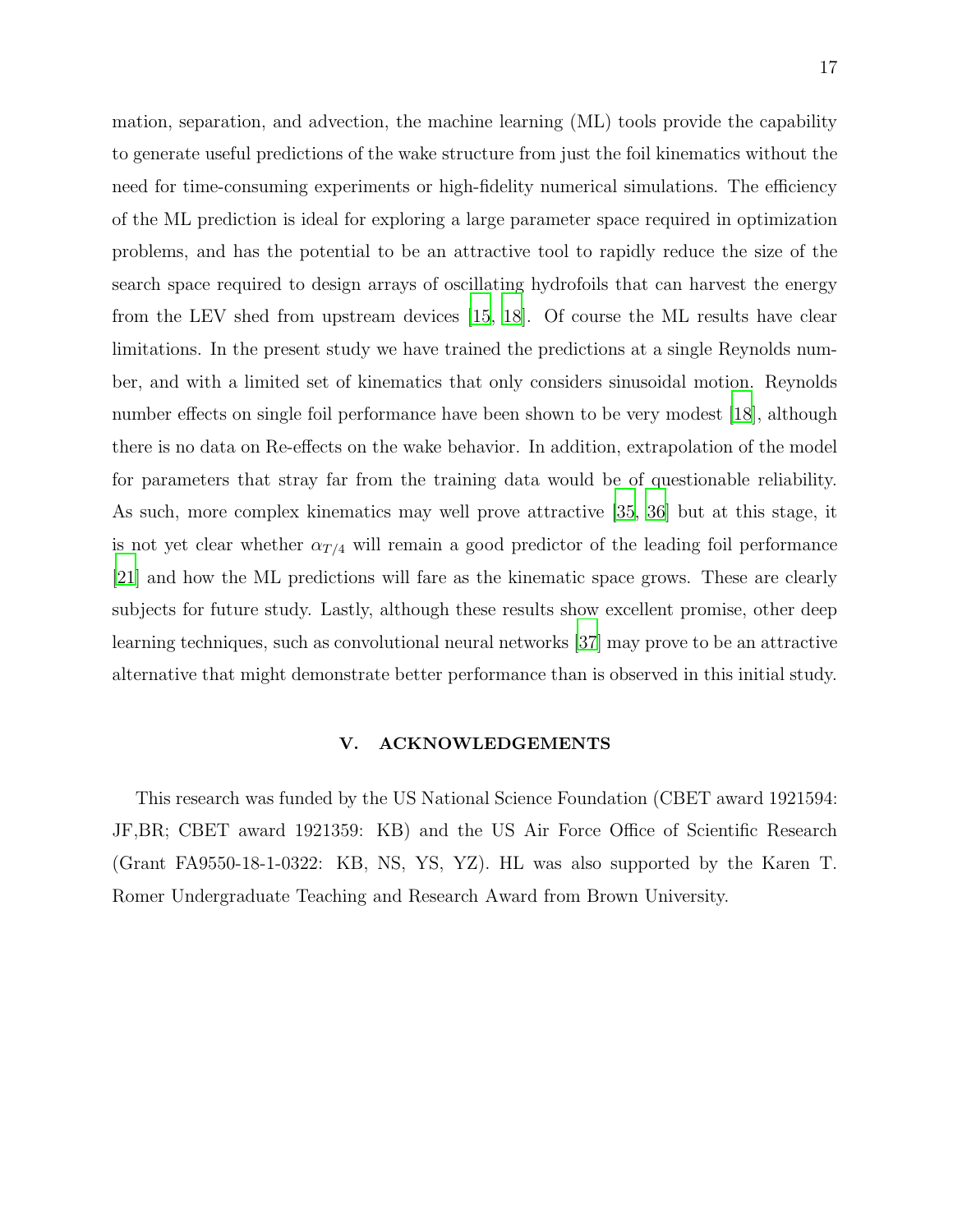- <span id="page-17-1"></span><span id="page-17-0"></span>[1] N. D. Laws and B. P. Epps, [Renewable and Sustainable Energy Reviews](https://doi.org/https://doi.org/10.1016/j.rser.2015.12.189) 57, 1245 (2016).
- <span id="page-17-2"></span>[2] W. McKinney and J. DeLaurier, [Journal of Energy](https://doi.org/10.2514/3.62510) 5, 109 (1981).
- <span id="page-17-3"></span>[3] T. Kinsey and G. Dumas, [AIAA Journal](https://doi.org/10.2514/1.26253) 46, 1318 (2008).
- <span id="page-17-4"></span>[4] D. Kim, B. Strom, S. Mandre, and K. Breuer, [Journal of Fluids and Structures](https://doi.org/https://doi.org/10.1016/j.jfluidstructs.2017.02.004) **70**, 314 (2017).
- [5] T. Kinsey, G. Dumas, G. Lalande, J. Ruel, A. Méhut, P. Viarouge, J. Lemay, and Y. Jean, [Renewable Energy](https://doi.org/https://doi.org/10.1016/j.renene.2010.11.037) 36, 1710 (2011).
- [6] J. L. Cardona, M. J. Miller, T. Derecktor, S. Winckler, K. Volkmann, A. Medina, S. Cowles, R. Lorick, K. S. Breuer, and S. Mandre, in Proceedings of the 4th Marine Energy Technology Symposium (2016) p. 5.
- <span id="page-17-5"></span>[7] S. Mandre, J. Franck, K. Breuer, A. Fawzi, J. Cardona, M. J. Miller, Y. Su, A. Medina, C. Loera Loera, E. Junquera, F. Simeski, K. Volkmann, R. Lorick, S. Cowles, B. Luiz Rocha Ribeiro, S. Winckler, and T. Derecktor, in AGU Fall Meeting Abstracts, Vol. 2015 (2015) pp. GC53C–1216.
- <span id="page-17-6"></span>[8] B. Simpson, S. Licht, F. Hover, and M. Triantafyllou, in [Proceedings of the International Conference on Offshore Mechanics and Arctic Engineering - OMAE](https://doi.org/10.1115/OMAE2008-58043), Vol. 6 (2008).
- <span id="page-17-7"></span>[9] M. Ashraf, J. Young, J. Lai, and M. Platzer, [AIAA Journal](https://doi.org/10.2514/1.J050577) 49, 1374 (2011).
- [10] J. Young, J. Lai, and M. Platzer, [Progress in Aerospace Sciences](https://doi.org/10.1016/j.paerosci.2013.11.001) 67, 2 (2014).
- <span id="page-17-8"></span>[11] Y. Su and K. Breuer, [Physical Review Fluids](https://doi.org/10.1103/PhysRevFluids.4.064701) 4 (2019).
- <span id="page-17-10"></span><span id="page-17-9"></span>[12] T. Kinsey and G. Dumas, [Journal of Fluids Engineering](https://doi.org/10.1115/1.4006914) 134, 071105 (2012).
- <span id="page-17-11"></span>[13] C. Garrett and P. Cummins, [Journal of Fluid Mechanics](https://doi.org/10.1017/S0022112007007781) 588, 243–251 (2007).
- [14] Y. Su, M. Miller, S. Mandre, and K. Breuer, [Journal of Fluids and Structures](https://doi.org/https://doi.org/10.1016/j.jfluidstructs.2018.11.006) 84, 233 (2019).
- <span id="page-17-12"></span>[15] J. O. Dabiri, [Journal of Renewable and Sustainable Energy](https://doi.org/10.1063/1.3608170) 3, 043104 (2011).
- <span id="page-17-13"></span>[16] G. Dumas, [Journal of Fluids Engineering](https://doi.org/10.1115/1.4005423) 134, 031103 (2012).
- <span id="page-17-14"></span>[17] F. Simeski and J. Franck, in Proceedings of the 5th Marine Energy Technology Symposium (2017).
- <span id="page-17-15"></span>[18] B. L. R. Ribeiro, S. L. Frank, and J. A. Franck, [Journal of Fluids and Structures](https://doi.org/https://doi.org/10.1016/j.jfluidstructs.2020.102888) 94, 102888 (2020).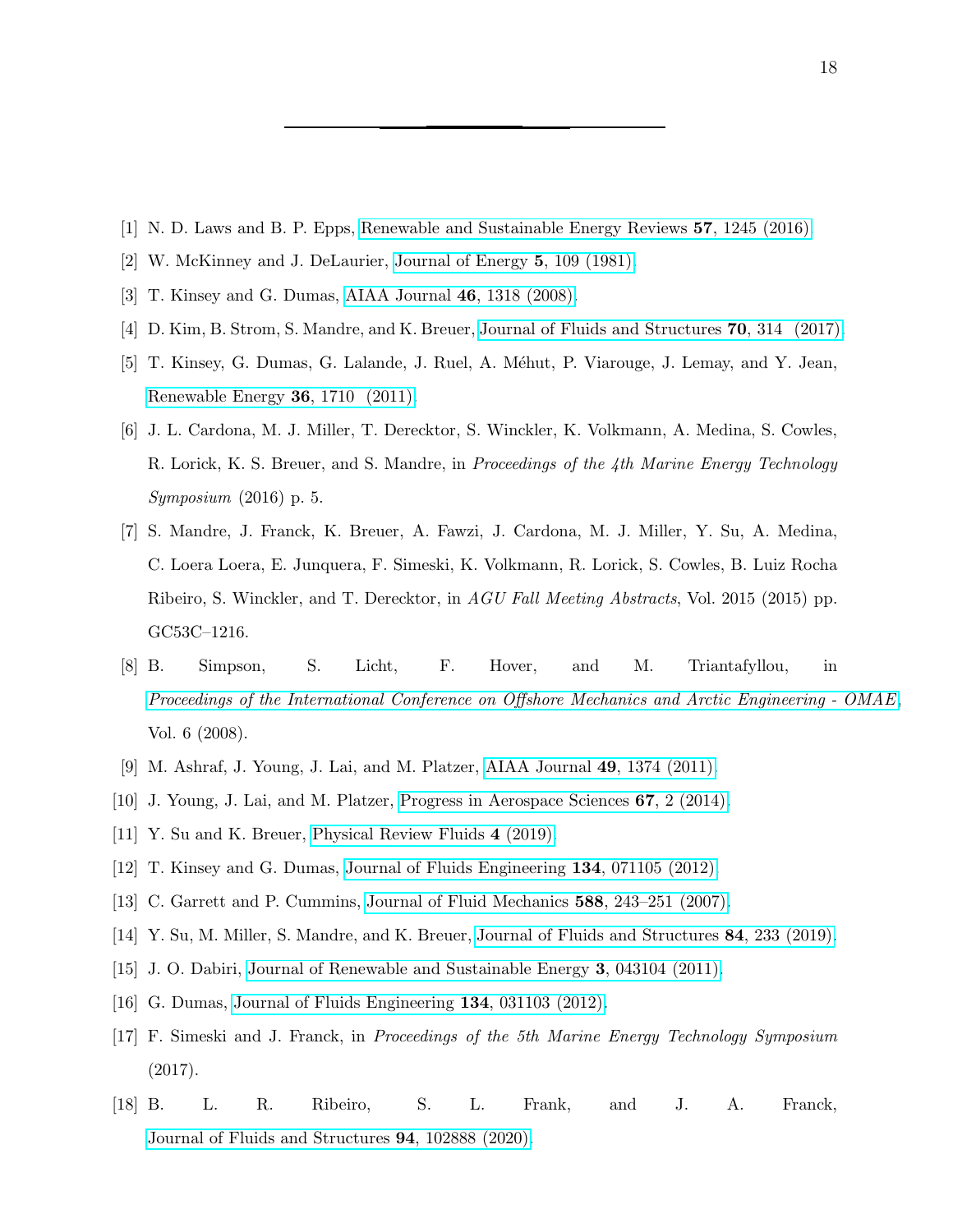- <span id="page-18-0"></span>[19] Y. Su, Energy Harvesting and Aeroelastic Instabilities Using Prescribed and Elastically-Mounted Pitching and Heaving Hydrofoils, Ph.D. thesis, Brown University (2019).
- <span id="page-18-2"></span><span id="page-18-1"></span>[20] Y. Zhu, Y. Su, and K. Breuer, [Journal of Fluid Mechanics](https://doi.org/10.1017/jfm.2020.481) 899, A35 (2020).
- [21] B. L. R. Ribeiro, Y. Su, Q. Guillaumin, K. S. Breuer, and J. A. Franck, Physical Review Fluids 6 (2021).
- <span id="page-18-4"></span><span id="page-18-3"></span>[22] J. Jeong and F. Hussain, [Journal of Fluid Mechanics](https://doi.org/10.1017/S0022112095000462) 285, 69 (1995).
- [23] D. E. Rival, J. Kriegseis, P. Schaub, A. Widmann, and C. Tropea, [Experiments in Fluids](https://doi.org/10.1007/s00348-013-1660-x) 55, 1660 (2014).
- <span id="page-18-5"></span>[24] M. Awad and R. Khanna, Support vector regression, in [Efficient Learning Machines: Theories, Concepts, and Applications for Engineers and System Designers](https://doi.org/10.1007/978-1-4302-5990-9_4) (Apress, Berkeley, CA, 2015) pp. 67–80.
- <span id="page-18-7"></span><span id="page-18-6"></span>[25] Statistics and Machine Learning Toolbox User's Guide, The MathWorks, Inc. (2021).
- [26] S. L. Brunton, B. R. Noack, and P. Koumoutsakos, [Annual Review of Fluid Mechanics](https://doi.org/10.1146/annurev-fluid-010719-060214) 52, 477 (2020).
- <span id="page-18-8"></span>[27] N. Zhang, J. Xiong, J. Zhong, and K. Leatham, in [2018 Eighth International Conference on Information Science and Technology \(ICIST\)](https://doi.org/10.1109/ICIST.2018.8426077) (2018) pp. 358–363.
- <span id="page-18-9"></span>[28] V. Vapnik, The Nature of Statistical Learning Theory (Springer: New York, 2000).
- <span id="page-18-10"></span>[29] K. Fukami, K. Fukagata, and K. Taira, [Theoretical and Computational Fluid Dynamics](https://doi.org/10.1007/s00162-020-00518-y) 34, 497 (2020).
- <span id="page-18-12"></span><span id="page-18-11"></span>[30] J. Liu, G. Shi, and K. Zhu, IEEE Access 8[, 154727 \(2020\).](https://doi.org/10.1109/ACCESS.2020.3018749)
- [31] L. Rocha, L. Velho, and P. C. P. Carvalho, in Proceedings. XV Brazilian Symposium on Computer Graphics and (2002) pp. 99–105.
- <span id="page-18-14"></span><span id="page-18-13"></span>[32] R. Candelier, [Tracking object orientation with image moments](http://raphael.candelier.fr/?blog=Image%20Moments) (2016).
- <span id="page-18-15"></span>[33] H. Brink, J. W. Richards, and M. Fetherolf, Real-world Machine Learning (Manning, 2017).
- [34] R. Whittlesey, S. Liska, and J. Dabiri, Bioinspiration & Biomimetics 5[, 035005 \(2010\).](https://doi.org/10.1088/1748-3182/5/3/035005)
- <span id="page-18-16"></span>[35] J. Young, M. A. Ashraf, J. C. S. Lai, and M. F. Platzer, [AIAA Journal](https://doi.org/10.2514/1.J052542) 51, 2727 (2013), [https://doi.org/10.2514/1.J052542.](https://arxiv.org/abs/https://doi.org/10.2514/1.J052542)
- <span id="page-18-17"></span>[36] I. Fenercioglu, B. Zaloglu, J. Young, M. A. Ashraf, J. C. S. Lai, and M. F. Platzer, [AIAA Journal](https://doi.org/10.2514/1.J053950) 53, 3316 (2015), [https://doi.org/10.2514/1.J053950.](https://arxiv.org/abs/https://doi.org/10.2514/1.J053950)
- <span id="page-18-18"></span>[37] M. Raissi, P. Perdikaris, and G. Karniadakis, [Journal of Computational Physics](https://doi.org/https://doi.org/10.1016/j.jcp.2018.10.045) 378, 686 (2019).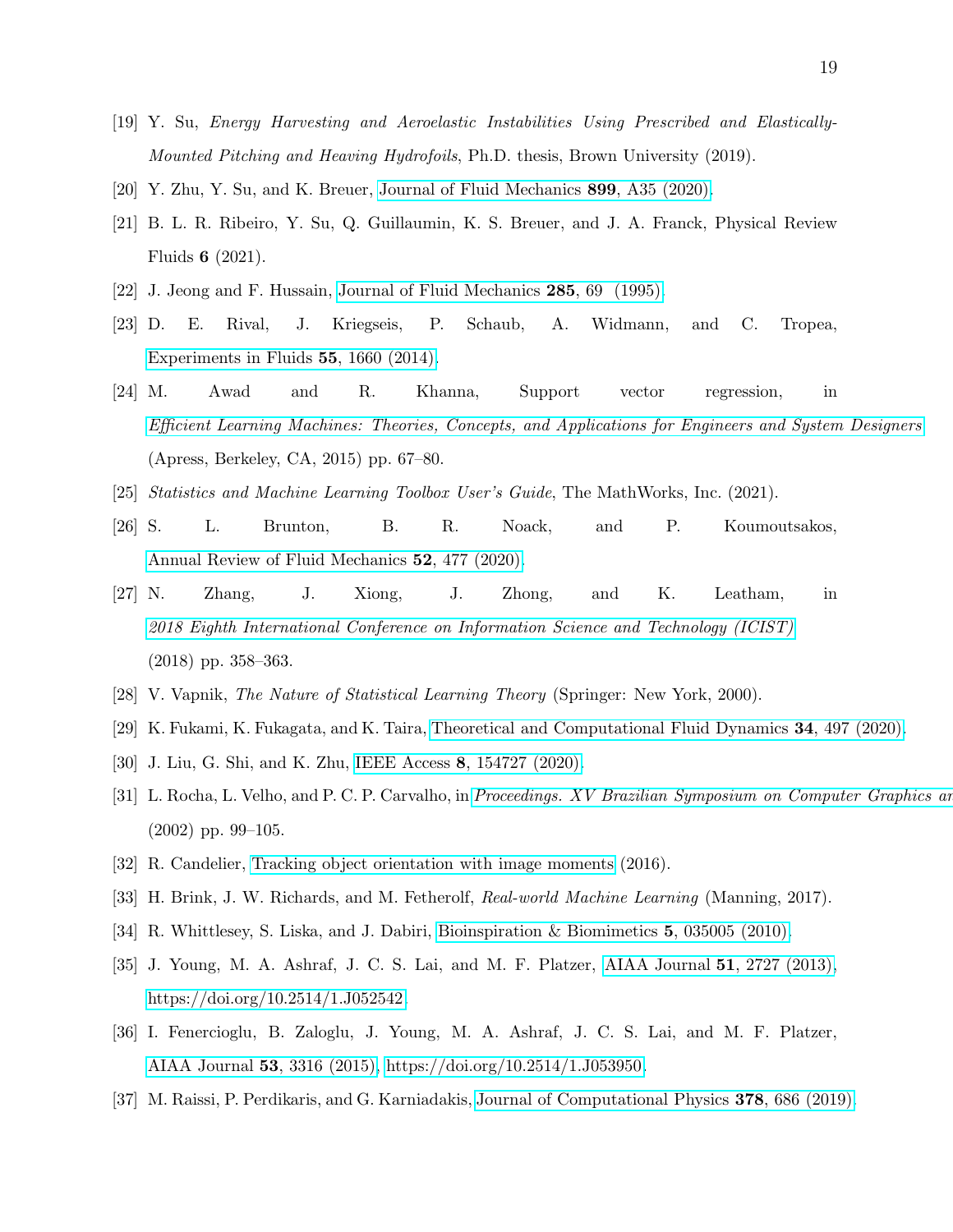<span id="page-19-0"></span>TABLE I. The kinematic parameters of an oscillating hydrofoil explored in this study, the corresponding number of velocity field frames used for machine learning training matrix, and whether they were phase-averaged data. The kinematics are arranged in ascending order of  $\alpha_{T/4}$ , the relative angle of attack at mid-stroke.

|  |  |                                                                | $\parallel f^* \theta_0({}^{\circ}) h_0/c \alpha_{T/4} \#$ Frames Phase Avg. |
|--|--|----------------------------------------------------------------|------------------------------------------------------------------------------|
|  |  | $\parallel$ 0.12 55 1 0.31 187                                 | О                                                                            |
|  |  | $\begin{array}{cccc} 0.12 & 65 & 1.25 & 0.38 & 20 \end{array}$ | X                                                                            |
|  |  | $\begin{array}{ l l } 0.15 & 65 & 1 & 0.38 & 20 \end{array}$   | X                                                                            |
|  |  | $\begin{vmatrix} 0.12 & 65 & 1 & 0.49 & 187 \end{vmatrix}$     | $\overline{O}$                                                               |
|  |  | $\begin{array}{cccc} 0.12 & 65 & 0.75 & 0.62 & 22 \end{array}$ | $\boldsymbol{\mathrm{X}}$                                                    |
|  |  | $\begin{array}{cccc} 0.12 & 75 & 1 & 0.66 & 185 \end{array}$   | $\overline{O}$                                                               |
|  |  | $\begin{vmatrix} 0.08 & 65 & 1 & 0.67 & 13 \end{vmatrix}$      | X                                                                            |
|  |  | $\begin{array}{cccc} 0.12 & 65 & 0.5 & 0.77 & 186 \end{array}$ | $\overline{O}$                                                               |
|  |  | $\begin{array}{cccc} 0.12 & 85 & 1 & 0.84 & 24 \end{array}$    | X                                                                            |

TABLE II. Summary of models used for each feature predicting algorithm with their training times and root-mean-square errors (eq. [7\)](#page-7-0).

<span id="page-19-1"></span>

| Predicted feature                                     | Model     | Time (s) RMSE |       |
|-------------------------------------------------------|-----------|---------------|-------|
| X position                                            | Cubic SVM | 12.50         | 0.11  |
| Y position                                            | Cubic SVM | 17.49         | 0.072 |
| $ Q_{max}/\max(\bar{Q}_{max}) $ Exponential GPR 29.19 |           |               | 0.16  |
| Ellipse major axis Exponential GPR $23.52$            |           |               | 0.058 |
| Ellipse minor axis Exponential GPR 46.14              |           |               | 0.038 |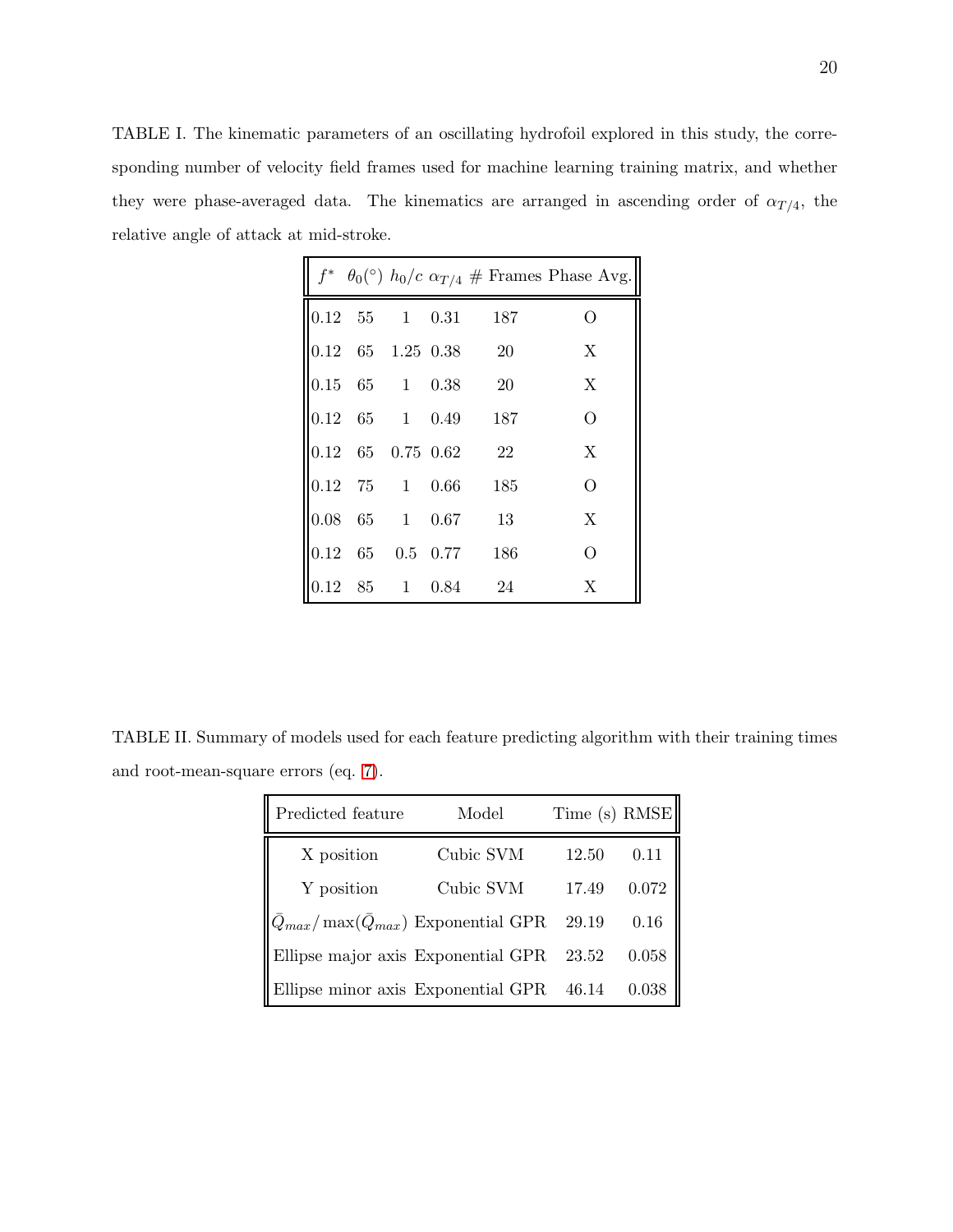<span id="page-20-0"></span>TABLE III. The kinematic parameters of an oscillating hydrofoil used for machine learning verification.

|               |            | Case $f^* \theta_0$ <sup>(°)</sup> $h_0/c \alpha_{T/4}$ |              |                |
|---------------|------------|---------------------------------------------------------|--------------|----------------|
|               | 0.12 80    |                                                         | 1            | 0.75           |
| $\mathbf{ii}$ | 0.10 75    |                                                         | 1            | $0.75\,$       |
| iii           | $0.12$ 70  |                                                         | $\mathbf{1}$ | $0.58\,$       |
|               | iv 0.10 55 |                                                         |              | $1 \quad 0.40$ |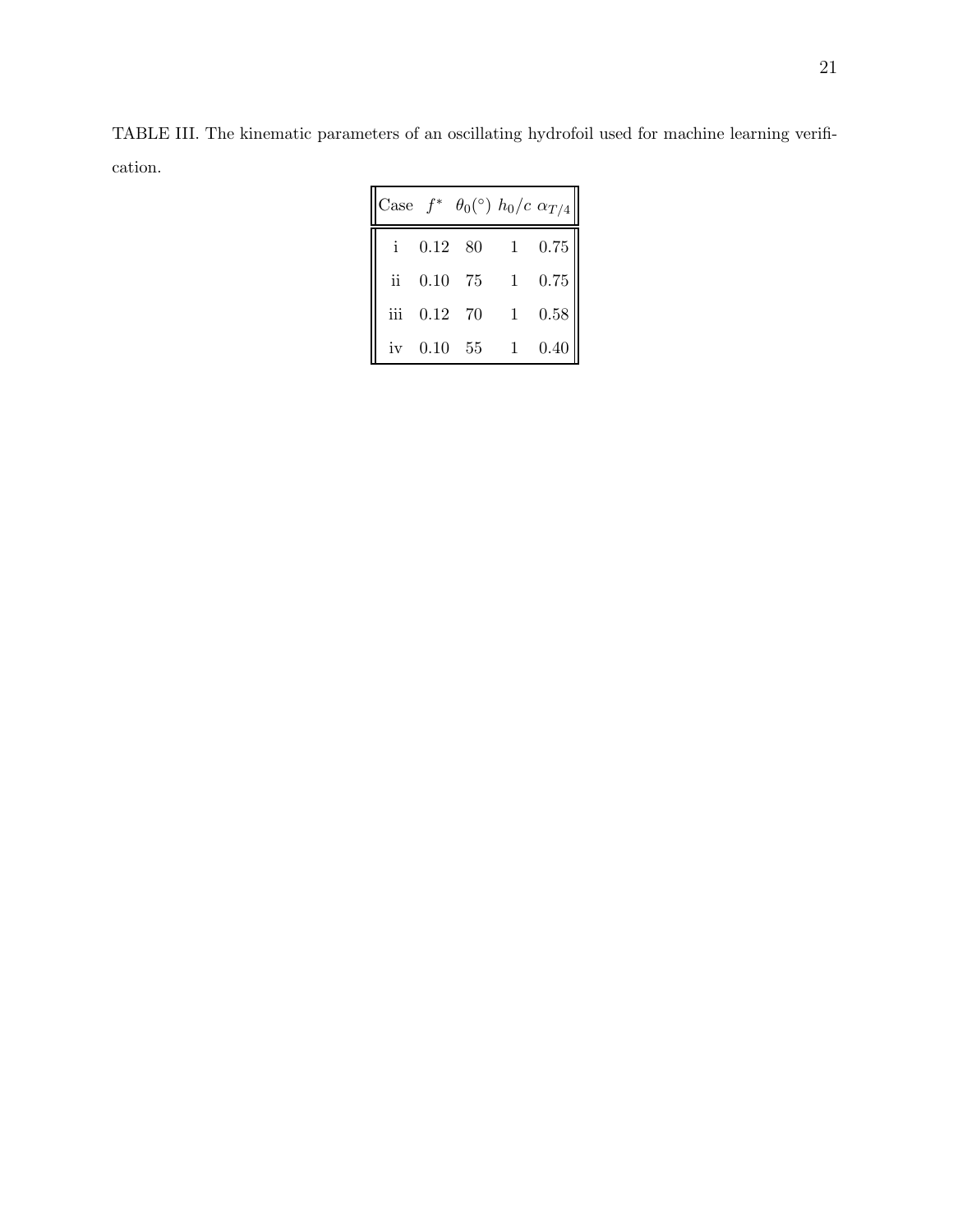

<span id="page-21-0"></span>FIG. 1. Left: The motion of a single oscillating hydrofoil for a half-cycle from a top-down view. At the start of the cycle,  $t/T = 0$ , the foil is positioned at the negative peak amplitude and is angled at 0°. The foil follows a sinusoidal heaving and pitching motion with a phase difference of  $\pi/2$ . Right: The PIV experimental set up in the flume used for verification PIV data.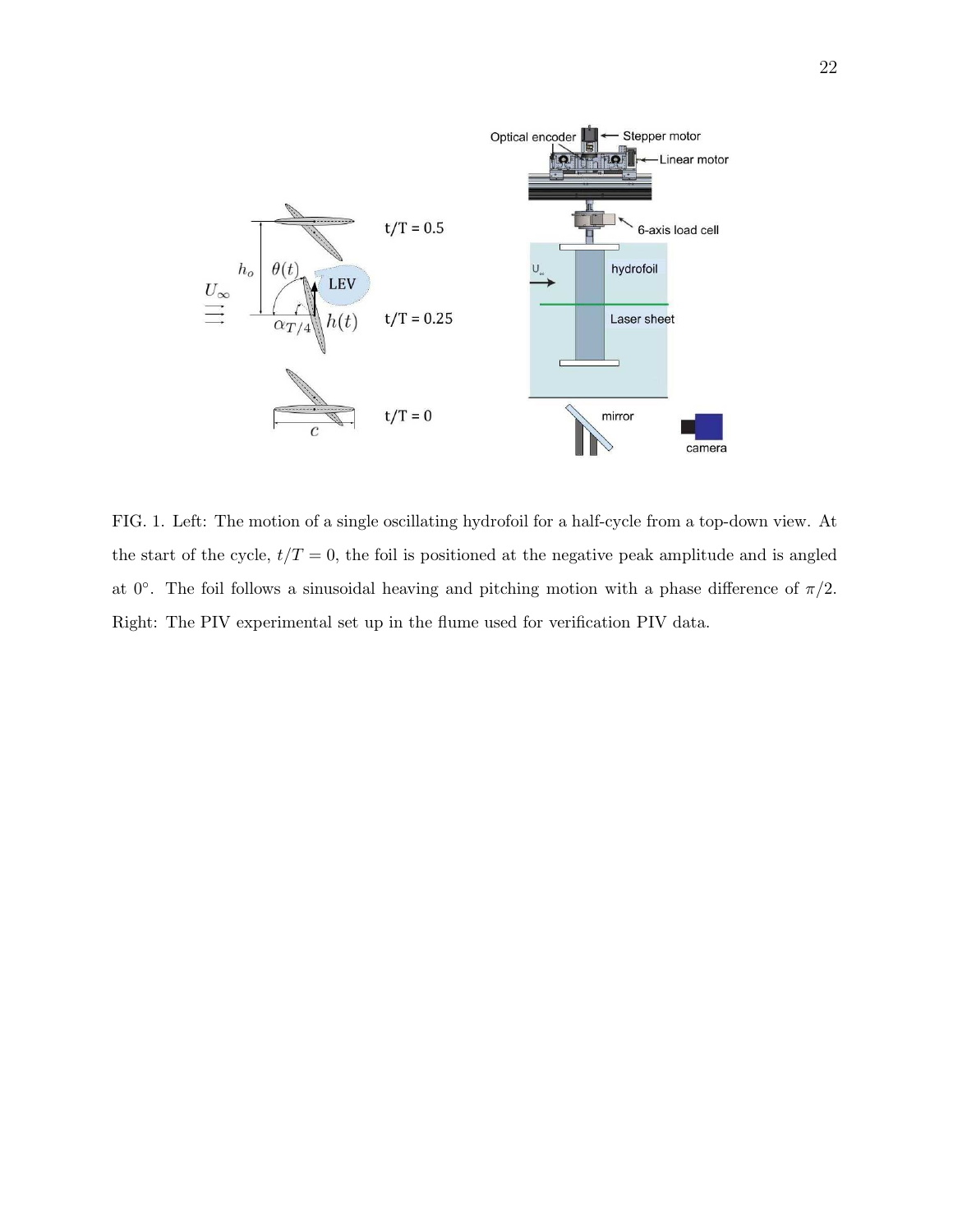<span id="page-22-1"></span><span id="page-22-0"></span>

FIG. 2. An example of Q-criterion used to detect and track LEV from the velocity field and its corresponding vorticity field. The foil's operating kinematics are:  $f^* = 0.12, \theta_0 = 65^{\circ}, h_0/c = 0.5^{\circ}$ at  $t/T = 0.30$ . a) Nondimensionalized vorticity field for a typical case during mid-stroke from the PIV measurements. b) The corresponding "cloud" of Q-values of the flow field. The black marker indicates the location of the LEV centroid.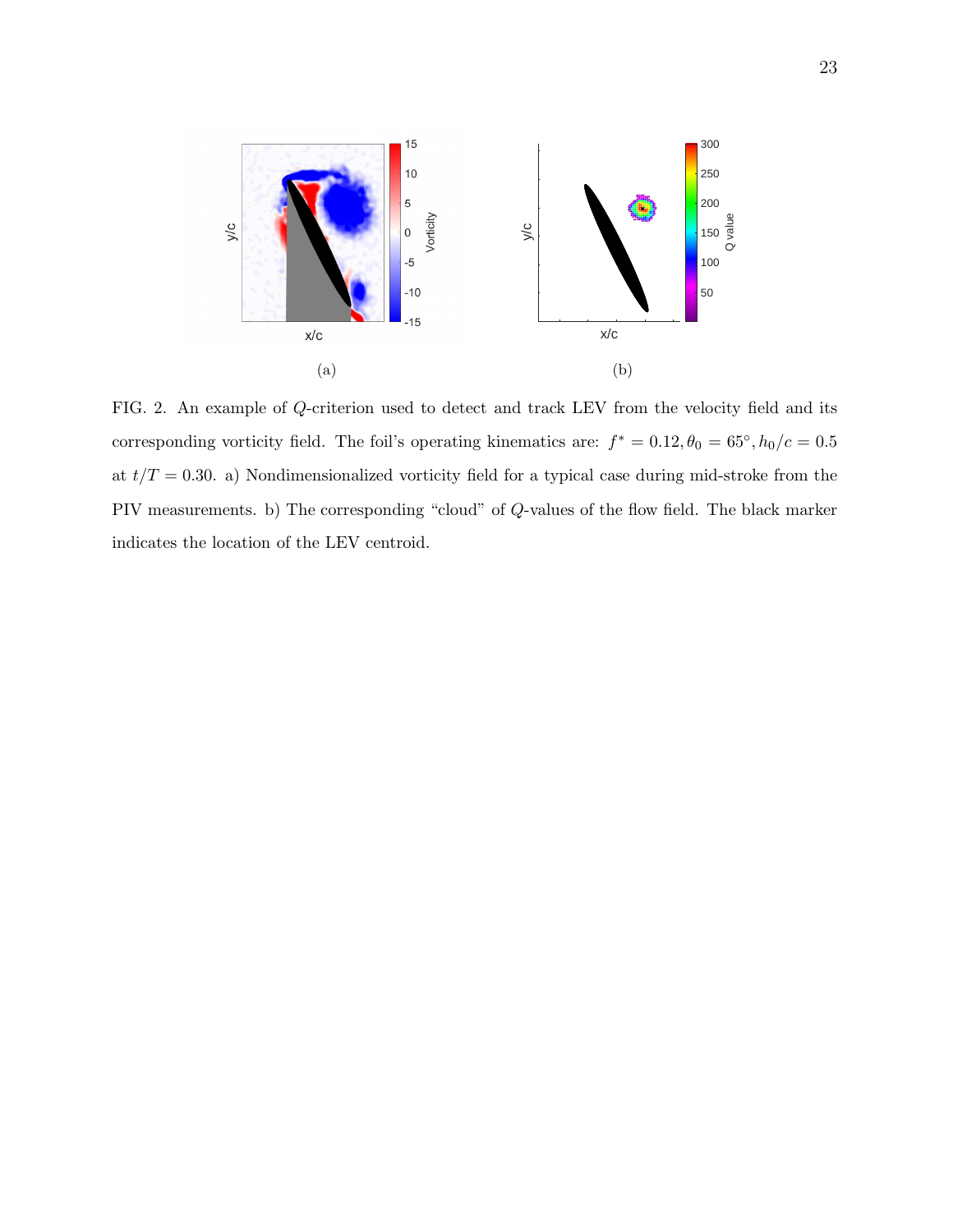

<span id="page-23-0"></span>FIG. 3. An example of the evolution of the leading-edge vortex (LEV), as a function of time as indicated by the movement of clouds of Q-values. The largest 300 Q-values for each time are plotted. The tracking begins at  $t/T = 0.26$  and ends at  $t/T = 0.64$ , while the clouds of Q-values are captured every 0.06  $t/T$ . The growth, separation and advection of the LEV is typical over almost all parameter combinations. In this case, the kinematics are:  $f^* = 0.12, \theta_0 = 85^\circ, h_0/c = 1$ ,  $\alpha_{T/4} = 0.84.$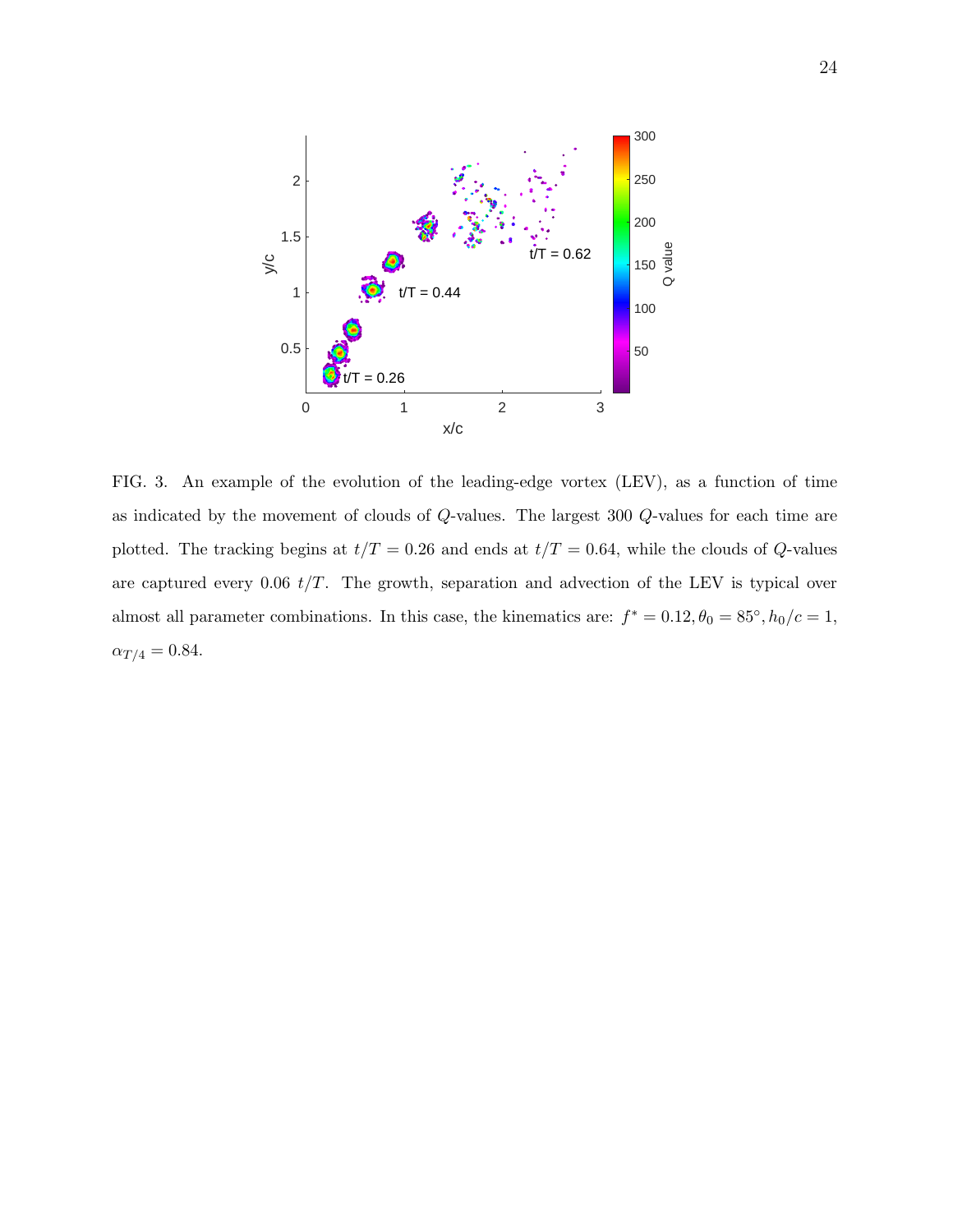

<span id="page-24-0"></span>FIG. 4. An example of the evolution of the vortex strength,  $\bar{Q}_{max}$  (left), and area (right), as a function of time. The red marker indicates the point of separation of the LEV from the leading edge, determined by a visual assessment of the vorticity plot. The foil's operating kinematics are:  $f^* = 0.12, \theta_0 = 85^\circ, h_0/c = 1, \alpha_{T/4} = 0.84.$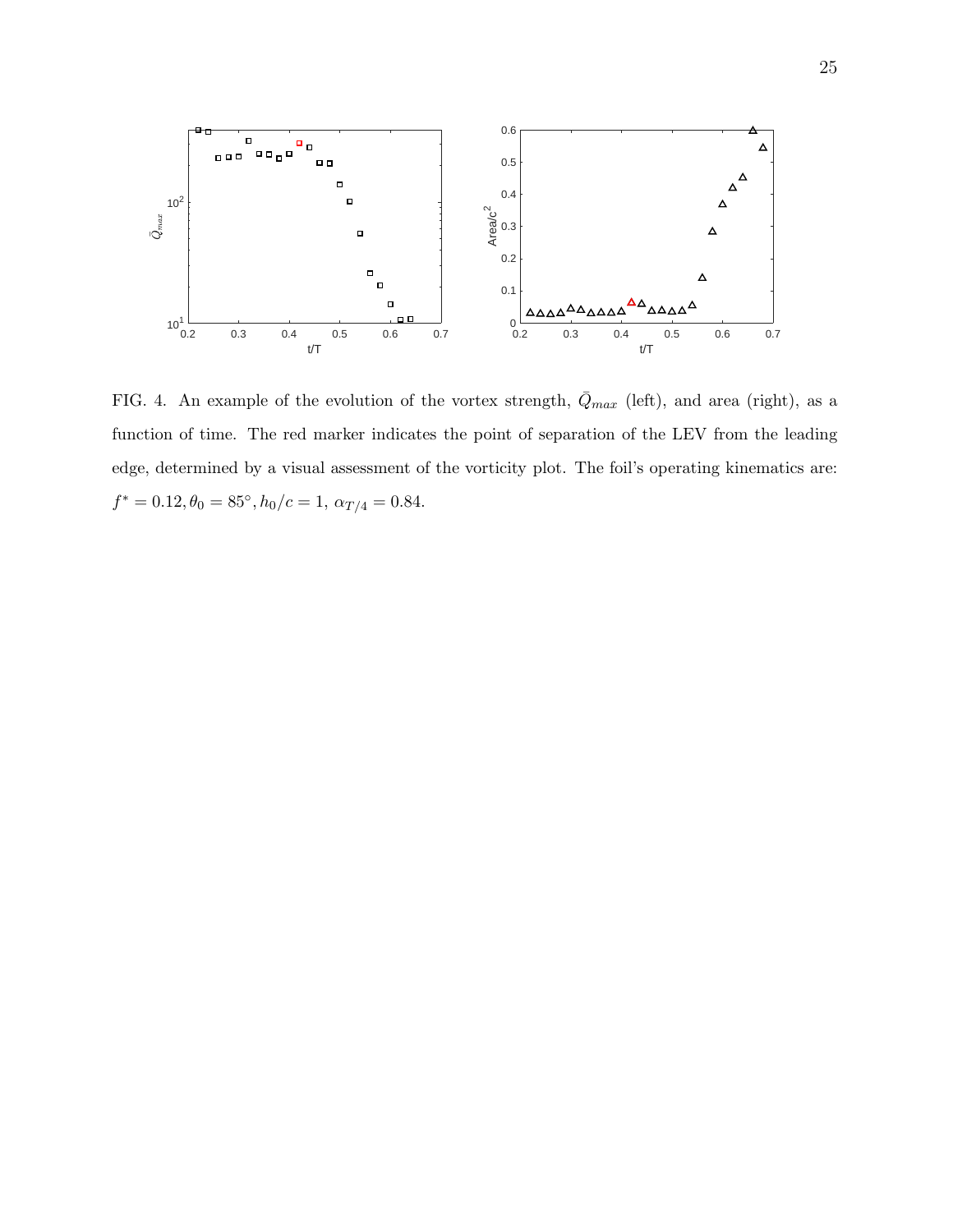

<span id="page-25-0"></span>FIG. 5. Strength of the highest  $\bar{Q}_{max}$  throughout the cycle, or max $(\bar{Q}_{max})$ , for various values of  $\alpha_{T/4}$ . The best fit line follows the equation 377.51  $\log(\alpha_{T/4}) + 584.29$ .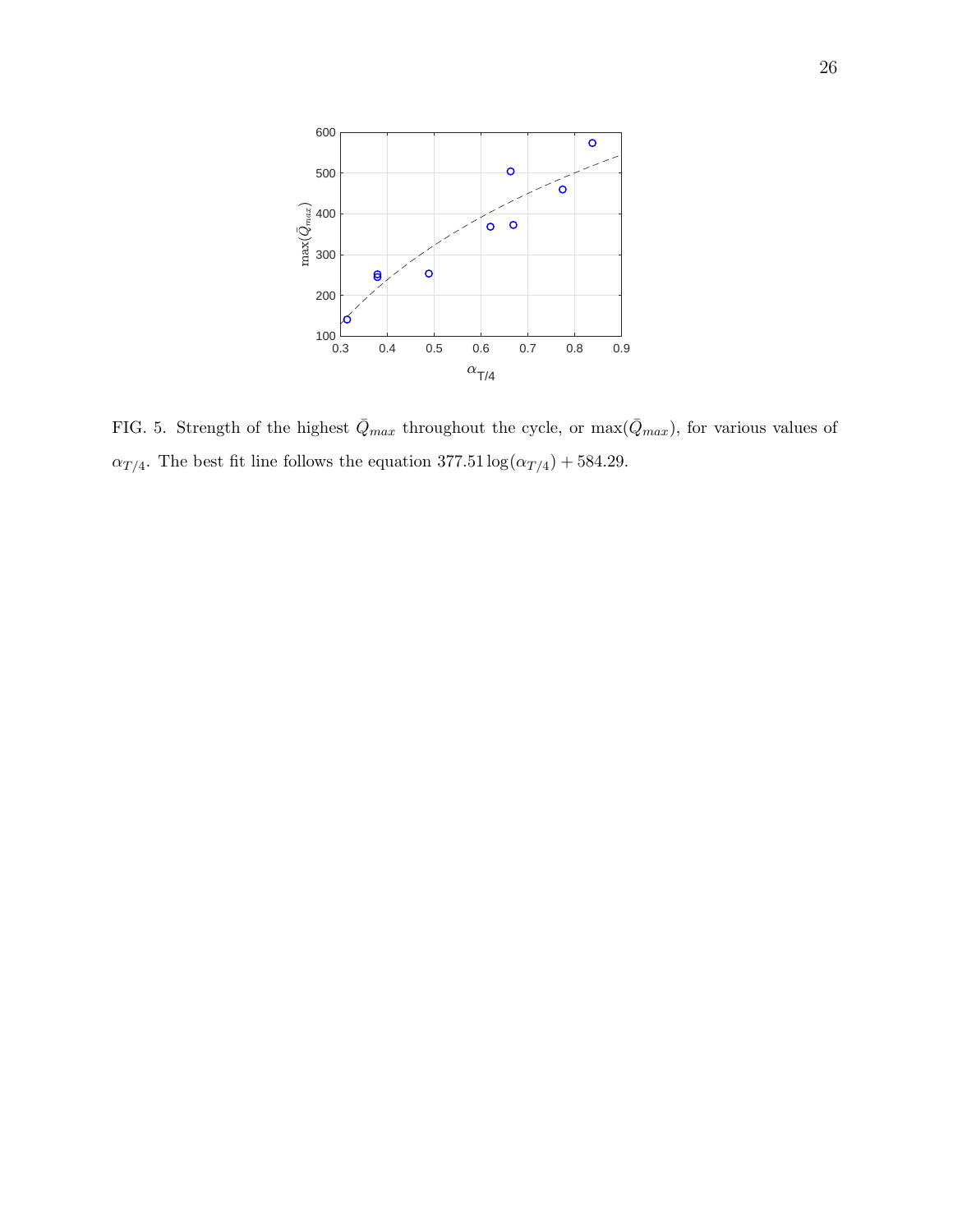<span id="page-26-0"></span>

<span id="page-26-1"></span>FIG. 6. a) Snapshots at different points in time of a typical PIV vorticity plot of a LEV developing under the LEV regime. The tracked positions of the LEV centroid are indicated by green crosses. The foil kinematics for this example are:  $f^* = 0.12$ ,  $\theta_0 = 55^\circ$ ,  $h_0/c = 1$ . b) Trajectories of 4 different kinematics in LEV regime. The vortices follow a steep upwards motion early in the trajectory. After separation, LEVs convect downstream with relatively small y-displacements. c) Snapshots at different points in time of a typical PIV vorticity plot of a vortex pair developing under the LEV+TEV regime. Only the LEV is tracked. The foil kinematics for this example is:  $f^* = 0.12, \ \theta_0 = 85^\circ, \ h_0/c = 1.$  d) Trajectories of 5 different kinematics in the LEV+TEV regime. The initial steep upwards motion is still seen. After separation, however, LEVs continue to retain positive y-velocity.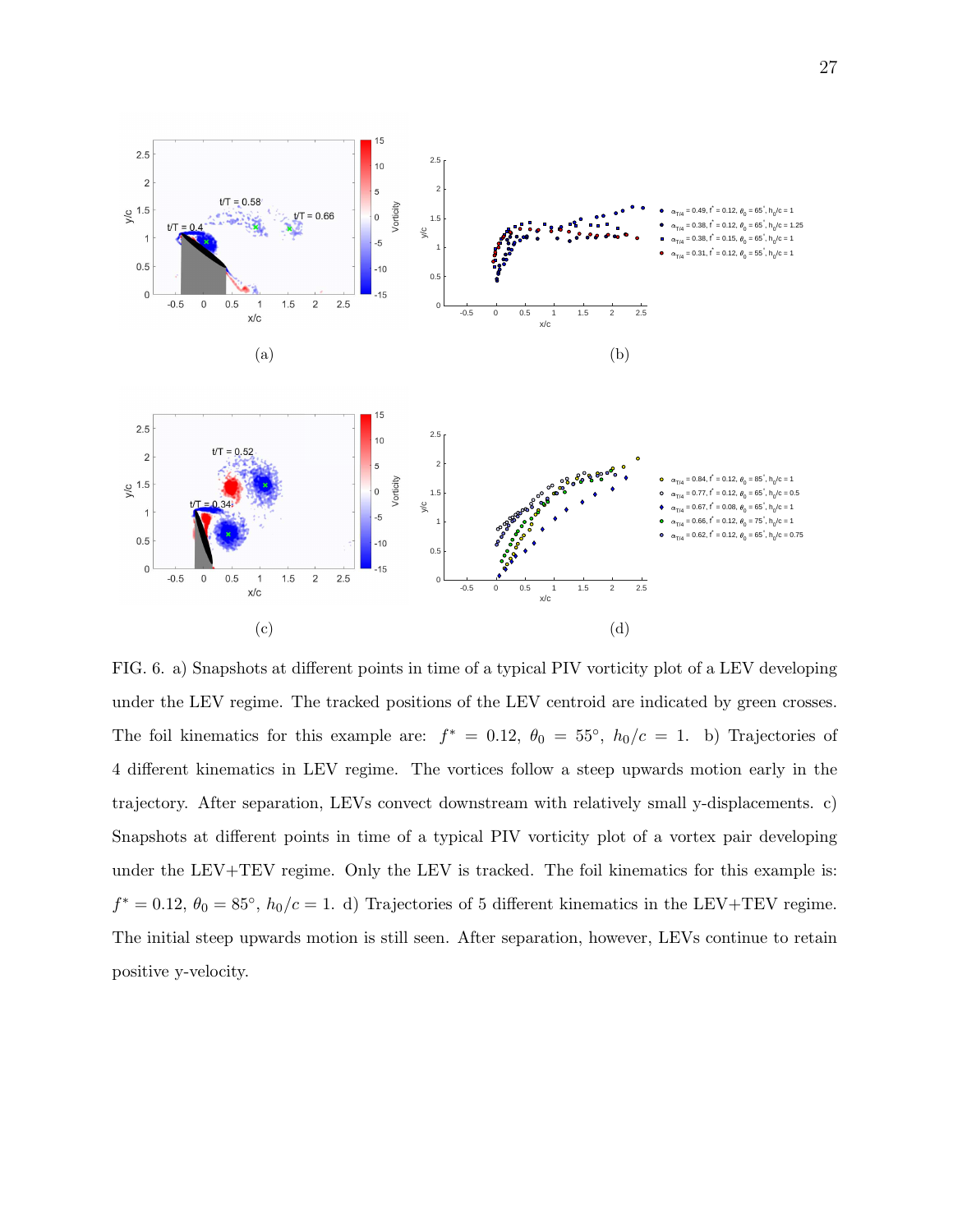

<span id="page-27-0"></span>FIG. 7. The interaction between the LEV and the TEV and the resultant trajectory characteristic to LEV+TEV regime. The circles represent the two vortices with the colors indicating the sign of circulation. The arrow indicates the direction of induced velocity.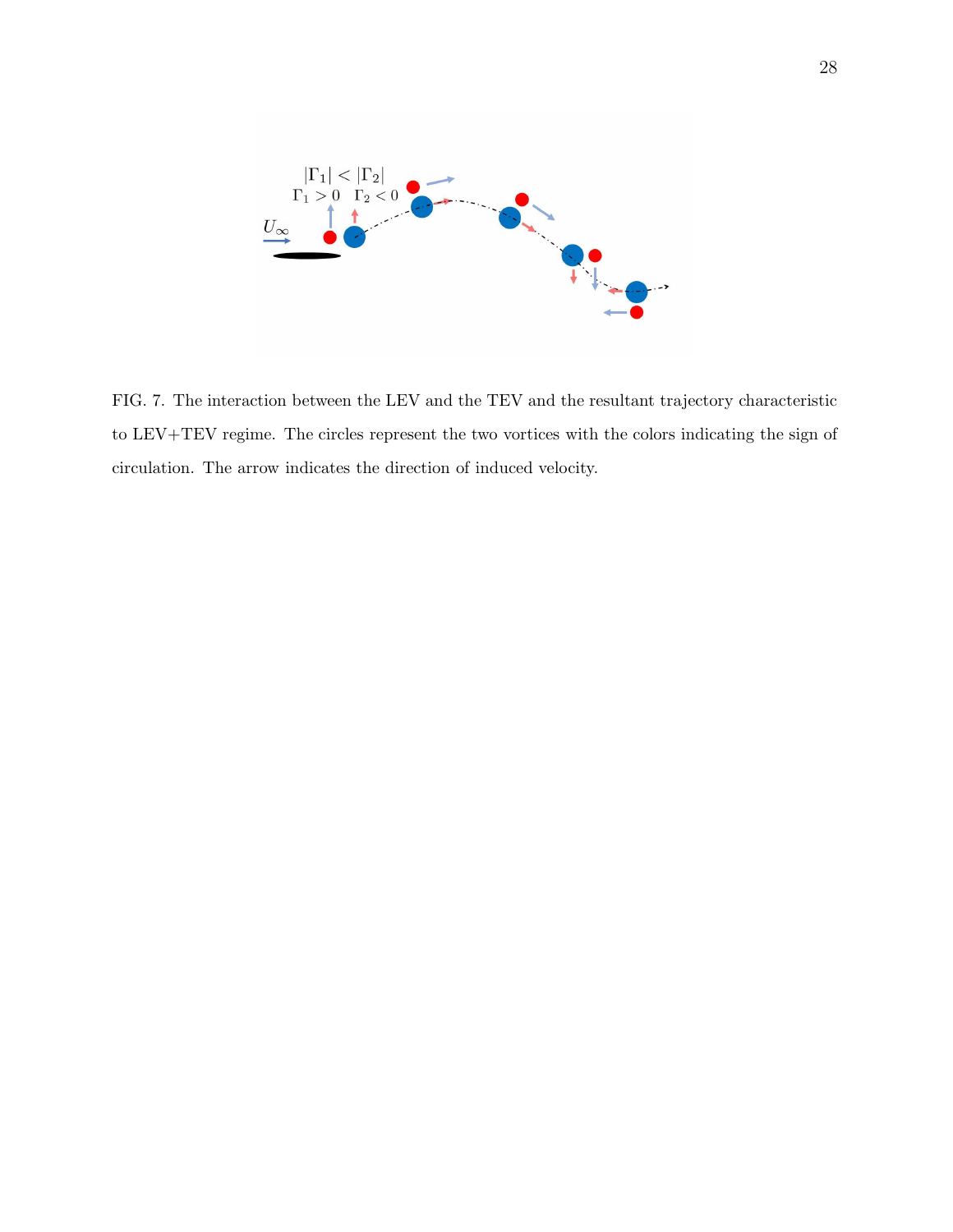

<span id="page-28-0"></span>FIG. 8. An example of the comparison between a trajectory predicted from the potential flow model and a trajectory obtained experimentally. The error bars represent the standard deviation of Monte Carlo simulation of the potential flow model. The kinematics of the foil a)  $f^* = 0.12$ ,  $\theta_0 = 85^\circ, h_0/c = 1.$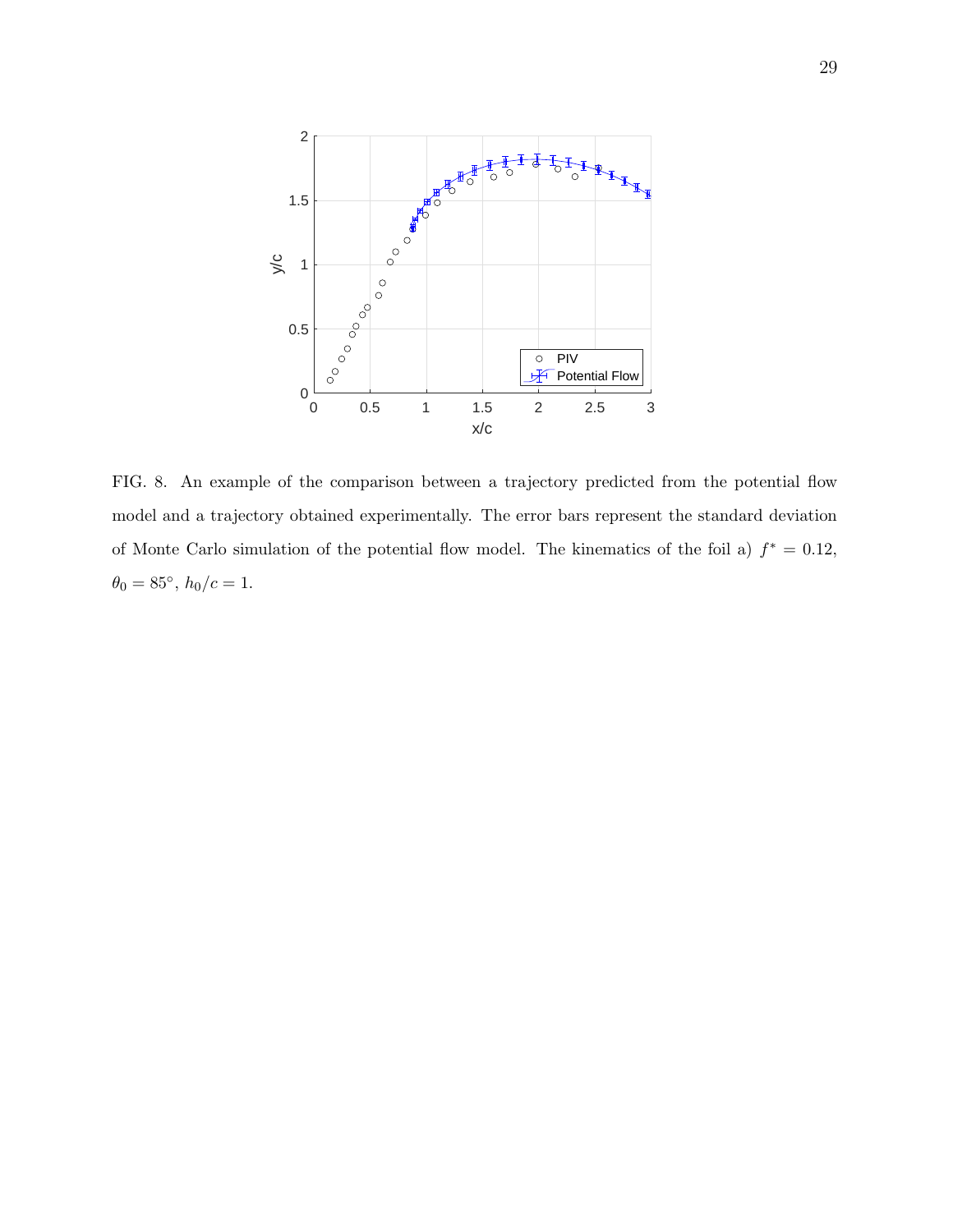<span id="page-29-2"></span>

<span id="page-29-1"></span><span id="page-29-0"></span>FIG. 9. Four examples of the comparison between a trajectory predicted from the potential flow model and a trajectory obtained from the vortex formations in the CFD data. The error bars represent the standard deviation of Monte Carlo simulation. Red cross indicates the point of separation of the LEV from the leading edge. The kinematics of the foil are: a)  $f^* = 0.10$ ,  $\theta_0 = 65^\circ$ ,  $h_0/c = 1$ . b)  $f^* = 0.11$ ,  $\theta_0 = 65^\circ$ ,  $h_0/c = 1$ . c)  $f^* = 0.12$ ,  $\theta_0 = 65^\circ$ ,  $h_0/c = 1$ . d)  $f^* = 0.15, \ \theta_0 = 75^\circ, \ h_0/c = 1.$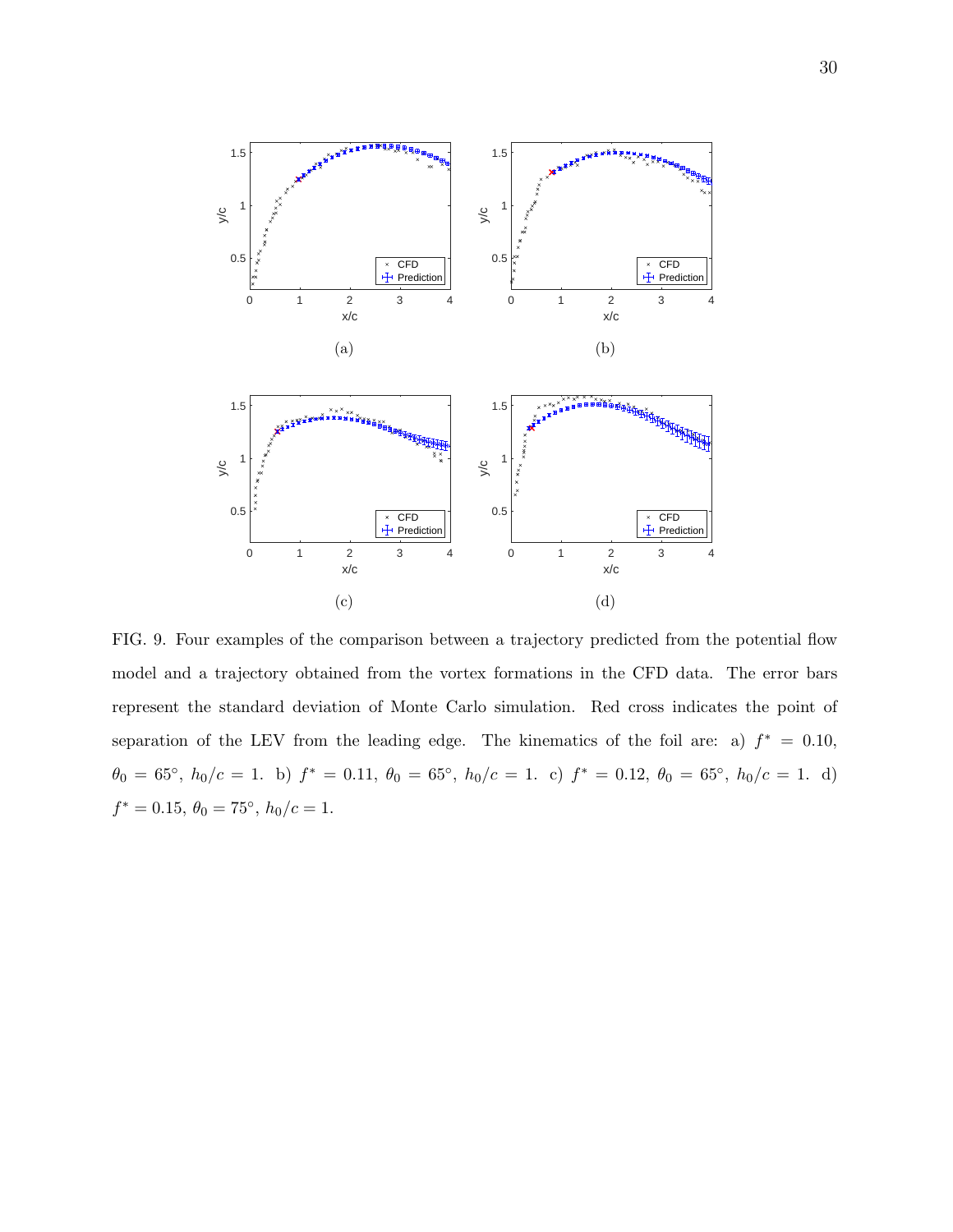<span id="page-30-5"></span><span id="page-30-2"></span><span id="page-30-1"></span>

<span id="page-30-4"></span><span id="page-30-3"></span>(e) Ellipse fit - minor axis

<span id="page-30-0"></span>FIG. 10. The machine learning performance per predicted variable as demonstrated by the "Predicted vs Actual" plot. The black diagonal line represents a perfect prediction, while the plot markers represent the actual true response of the machine learning algorithm for each PIV frame used in the training. Due to the non-phase-averaged nature of the training data, multiple actual values exist for each kinematics resulting in a horizontal "line" in the plots. The length of this line represents the range of the actual value within the training data. The predicted values are: a) centroid x-coordinate, b) centroid y-coordinate, c)  $Q/\max(\bar{Q}_{max})$ , d) major axis of equivalent ellipse, e) minor axis of equivalent ellipse.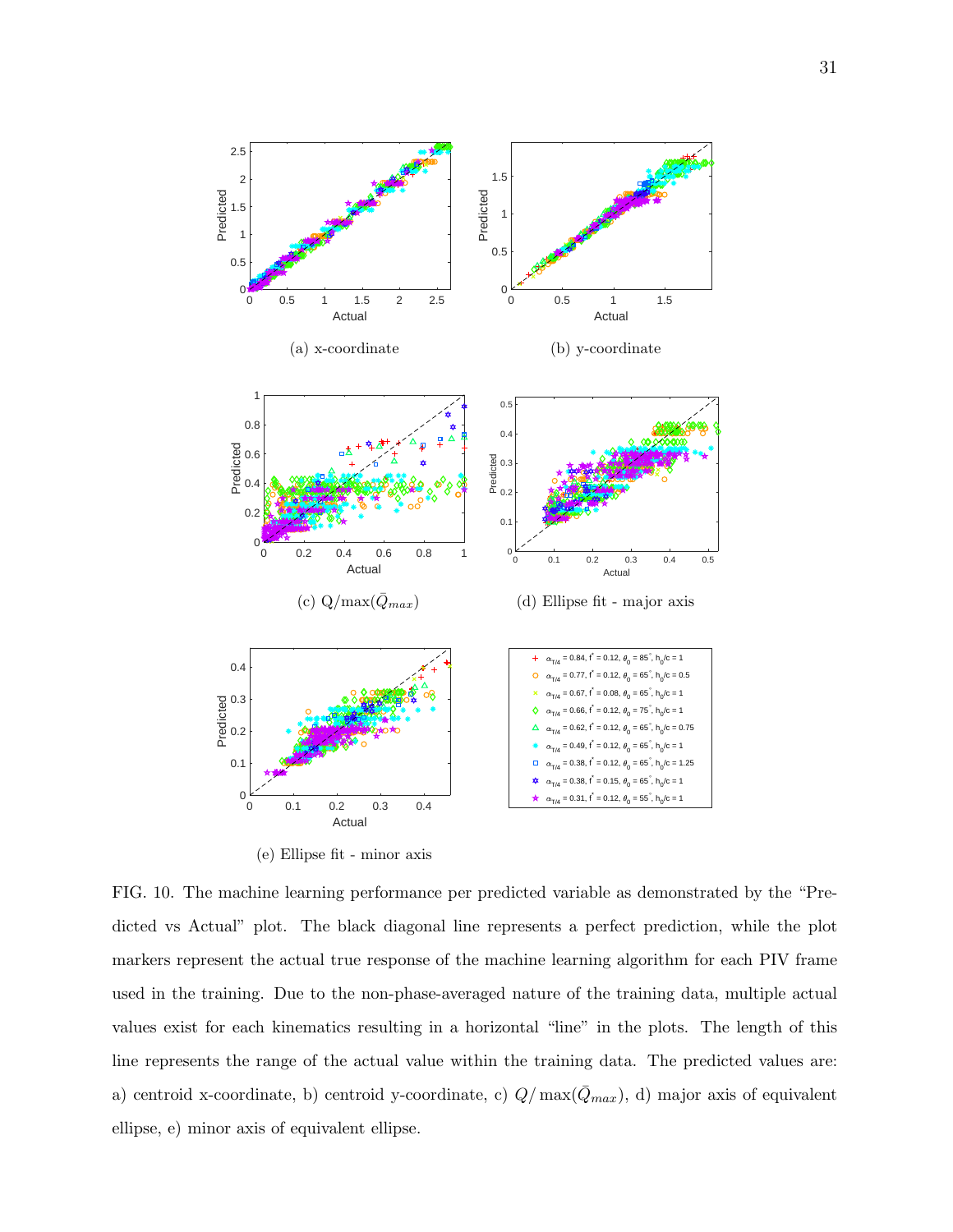

<span id="page-31-0"></span>FIG. 11. A comparison between the measured LEV trajectory (a) and the equivalent predicted trajectory (b) at foil kinematics  $f^* = 0.12, \theta_0 = 85^\circ, h_0/c = 1$ . Dark crosses and circles represent the centroids of the LEV. The ellipse represents the LEV's equivalent moment ellipses while their colors represent the maximum value of Q that occurs within the vortex. The maximum Q-values are normalized by the highest value that occurs in the cycle.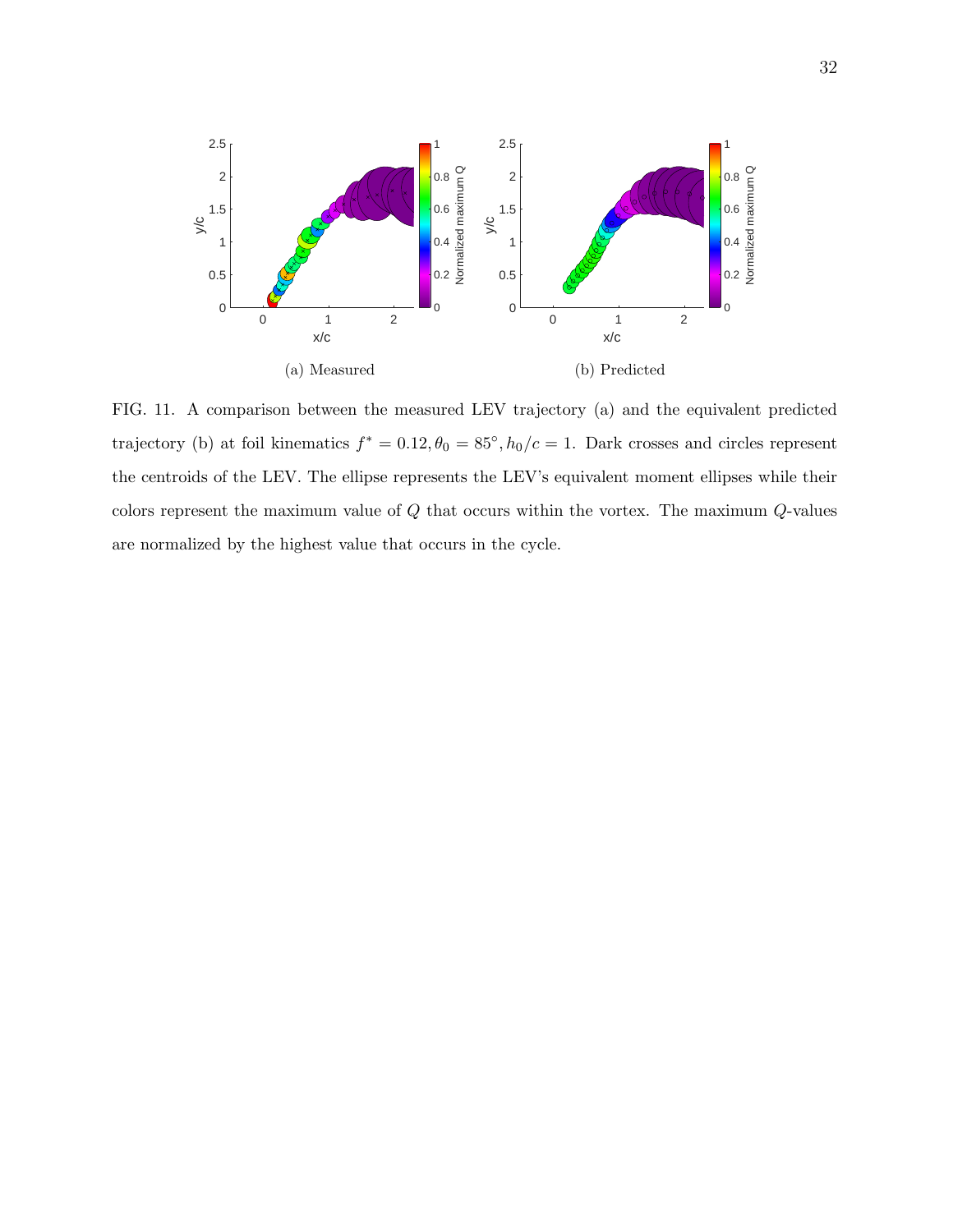<span id="page-32-1"></span>

<span id="page-32-2"></span><span id="page-32-0"></span>FIG. 12. Comparison between predicted and actual LEV trajectory. Left: PIV data; right: ML prediction. Dark crosses/circles represent the centroids of LEVs for PIV and ML, respectively. The color of the equivalent moment ellipse is based on the maximum Q-value in the field, normalized by the maximum Q-value over the entire cycle. Refer to Table [III](#page-20-0) for foil kinematics.